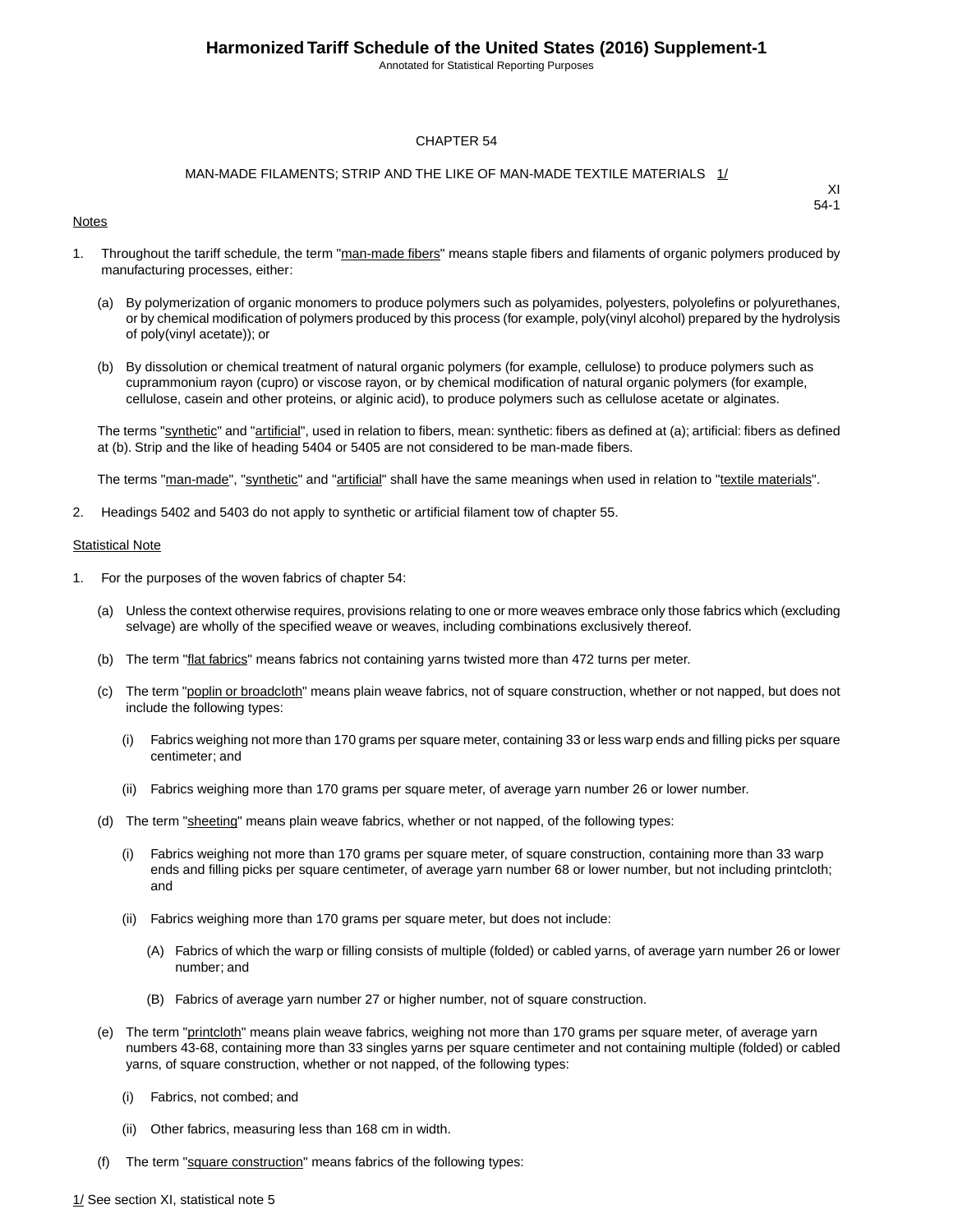Annotated for Statistical Reporting Purposes

Statistical Note (con.) XI 54-2

- (i) Containing less than 79 warp ends and filling picks per square centimeter, of which the difference between the total count of warp ends per centimeter and the total count of filling picks per centimeter is less than 11; or
- (ii) Containing 79 or more warp ends and filling picks per square centimeter, of which the total count of warp ends per centimeter and the total count of filling picks per centimeter are each less than 57 percent of the total count per square centimeter of such warp ends and filling picks.
- (g) The term "napped" means fabrics with a fuzzy, fibrous surface produced by scratching or pricking the surface so that some of the fibers are raised from the body of the yarn. Napped fabrics are not to be confused with pile fabrics. Outing and canton flannel, moleskin, etc., are typical fabrics with a nap.
- (h) The term "not combed" means fabrics in part of uncombed cotton, other vegetable textile fibers or wool or fine animal hair.
- (ij) The term "combed" means fabrics containing cotton, other vegetable textile fibers or wool or fine animal hair, in which such fibers are combed.
- (k) The term " number," as applied to woven fabrics of man-made fibers, means the average yarn number of the yarns contained therein. In computing the average yarn number, the length of the yarn is considered to be equal to the distance covered by it in the fabric in the condition as imported, with all clipped yarn being measured as if continuous and with the count being taken of the total single yarns in the fabric including the single yarns in any multiple (folded) or cabled yarns. The weight shall be taken after any excessive sizing is removed by boiling or other suitable process. Any one of the following formulas can be used to determine the average yarn number--

N = BYT/1000, 100T/Z', BT/Z or ST/10

when:

N is the average yarn number,

B is the breadth (width) of the fabric in centimeters,

Y is the meters (linear) of the fabric per kilogram,

T is the total single yarns per square centimeter,

S is the square meters of fabric per kilogram,

- Z is the grams per linear meter of fabric, and
- Z' is the grams per square meter of fabric.

Fractions in the resulting "number" shall be disregarded.

- 2. The term "discharge printed" fabrics refers to fabrics which have been:
	- (a) Dyed, not tinted, a single uniform color other than white;
	- (b) Further processed using a method whereby chlorine or other color-destroying chemicals are applied to discrete portions of the dyed fabric to bleach out or discharge the dye and printed in those discrete portions thereby yielding a different colored pattern on the previously dyed ground; and
	- (c) Subjected to two or more of the following finishing operations: bleaching, shrinking, filling, napping, decating, permanent stiffening, weighting, permanent embossing or moireing.

[**Compiler's note:** All provisions of subchapter II of chapter 99 have expired; footnote references are shown for reference only.]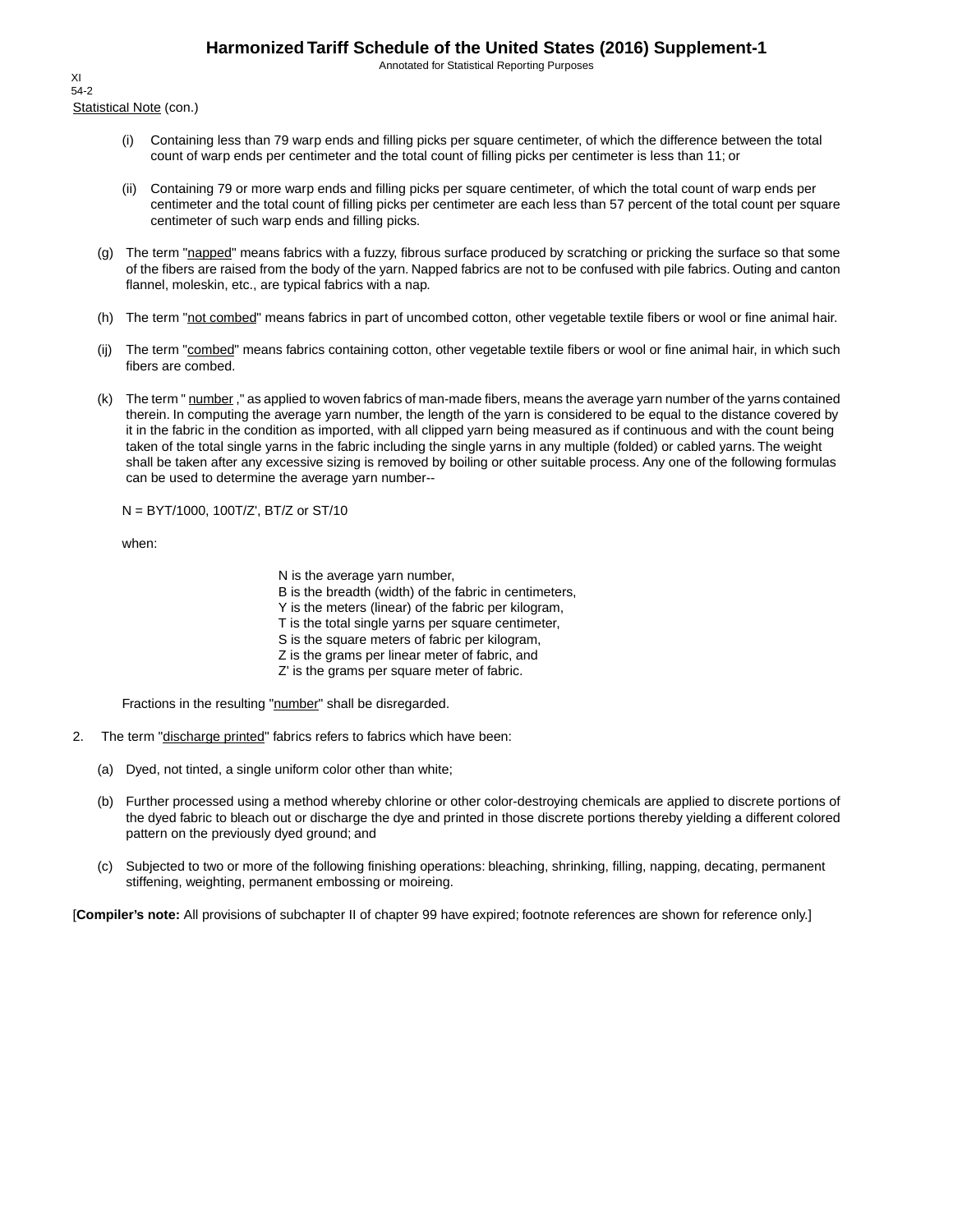Annotated for Statistical Reporting Purposes

| Heading/              | Stat.       |                                                                                                                                                                                                     | Unit           |         | Rates of Duty                                                                      |                |
|-----------------------|-------------|-----------------------------------------------------------------------------------------------------------------------------------------------------------------------------------------------------|----------------|---------|------------------------------------------------------------------------------------|----------------|
| Subheading            | Suf-<br>fix | <b>Article Description</b>                                                                                                                                                                          | of<br>Quantity | General | 1<br>Special                                                                       | $\overline{2}$ |
| 5401                  |             | Sewing thread of man-made filaments, whether or not put up                                                                                                                                          |                |         |                                                                                    |                |
| 5401.10.00 00         |             | for retail sale:                                                                                                                                                                                    |                |         | Free (AU, BH, CA,<br>CL, CO, IL, JO,<br>MA, MX, OM, P,<br>PA, PE, SG)<br>5.7% (KR) | 55%            |
| 5401.20.00 00         |             |                                                                                                                                                                                                     |                |         | Free (AU, BH, CA,<br>CL, CO, IL, JO,<br>KR, MA, MX, OM,<br>P, PA, PE, SG           | 55%            |
| 5402                  |             | Synthetic filament yarn (other than sewing thread), not put up<br>for retail sale, including synthetic monofilament of less than<br>67 decitex:<br>High tenacity yarn of nylon or other polyamides: |                |         |                                                                                    |                |
| 5402.11<br>5402.11.30 |             | Of aramids:                                                                                                                                                                                         |                |         | Free (AU, BH, CA,<br>CL, CO, IL, JO,<br>KR, MA, MX, OM,<br>P, PA, PE, SG)          | 50%            |
|                       | 10          | Not more than 920 decitex:<br>Monofilament; multifilament, untwisted or<br>with twist of less than 5 turns per meter kg                                                                             |                |         |                                                                                    |                |
|                       | 30          | Multifilament, with twist of 5 turns or more<br>More than 920 decitex:                                                                                                                              |                |         |                                                                                    |                |
|                       | 50          | Monofilament; multifilament, untwisted or<br>with twist of less than 5 turns per meter kg                                                                                                           |                |         |                                                                                    |                |
| 5402.11.60 00         | 70          | Multifilament, with twist of 5 turns or more                                                                                                                                                        |                |         | Free (AU, BH, CA,                                                                  | 55%            |
|                       |             |                                                                                                                                                                                                     |                |         | CL, CO, IL, JO,<br>KR, MA, MX, OM,<br>P, PA, PE, SG)                               |                |
| 5402.19<br>5402.19.30 |             | Other:                                                                                                                                                                                              |                |         | Free (AU, BH, CA,<br>CL, CO, IL, JO,<br>KR, MA, MX, OM,<br>P, PA, PE, SG)          | 50%            |
|                       | 10          | Not more than 920 decitex:<br>Monofilament; multifilament, untwisted or<br>with twist of less than 5 turns per meter kg                                                                             |                |         |                                                                                    |                |
|                       | 30          | Multifilament, with twist of 5 turns or more<br>More than 920 decitex:                                                                                                                              |                |         |                                                                                    |                |
|                       | 50          | Monofilament; multifilament, untwisted or<br>with twist of less than 5 turns per meter kg                                                                                                           |                |         |                                                                                    |                |
|                       | 70          | Multifilament, with twist of 5 turns or more                                                                                                                                                        |                |         |                                                                                    |                |
| 5402.19.60            | 00          |                                                                                                                                                                                                     |                |         | Free (AU, BH, CA,<br>CL, CO, IL, JO,<br>KR, MA, MX, OM,<br>P, PA, PE, SG)          | 55%            |
|                       |             |                                                                                                                                                                                                     |                |         |                                                                                    |                |
|                       |             |                                                                                                                                                                                                     |                |         |                                                                                    |                |
|                       |             |                                                                                                                                                                                                     |                |         |                                                                                    |                |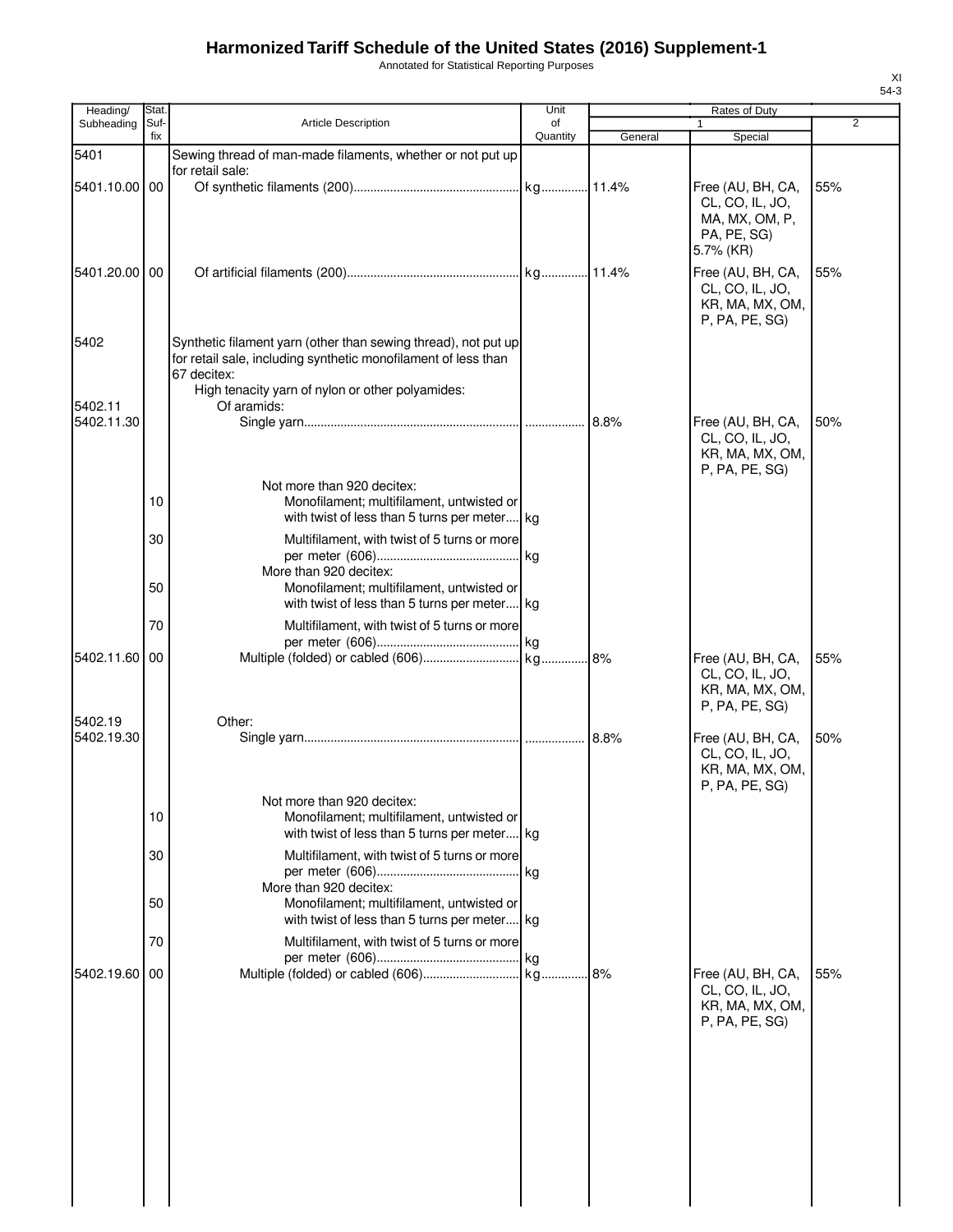Annotated for Statistical Reporting Purposes

| Heading/              | Stat. |                                                                                                                                  | Unit     |         | Rates of Duty                                                                         |                |
|-----------------------|-------|----------------------------------------------------------------------------------------------------------------------------------|----------|---------|---------------------------------------------------------------------------------------|----------------|
| Subheading            | Suf-  | <b>Article Description</b>                                                                                                       | of       |         |                                                                                       | $\overline{2}$ |
| 5402 (con.)           | fix   | Synthetic filament yarn (other than sewing thread), not put up<br>for retail sale, including synthetic monofilament of less than | Quantity | General | Special                                                                               |                |
| 5402.20<br>5402.20.30 |       | 67 decitex: (con.)<br>High tenacity yarn of polyesters:                                                                          |          |         | Free (AU, BH, CA,<br>CL, CO, IL, JO,<br>MA, MX, OM, P,<br>PA, PE, SG)                 | 50%            |
|                       | 10    | Not more than 920 decitex:<br>Monofilament; multifilament, untwisted or with                                                     |          |         | 4.4% (KR)                                                                             |                |
|                       | 30    | Multifilament, with twist of 5 turns or more per                                                                                 |          |         |                                                                                       |                |
|                       | 50    | More than 920 decitex:<br>Monofilament; multifilament, untwisted or with                                                         |          |         |                                                                                       |                |
|                       | 70    | Multifilament, with twist of 5 turns or more per                                                                                 |          |         |                                                                                       |                |
| 5402.20.60            | 00    |                                                                                                                                  |          |         | Free (AU, BH, CA,<br>CL, CO, IL, JO,<br>MA, MX, OM, P,<br>PA, PE, SG)<br>$3.7\%$ (KR) | 55%            |
| 5402.31               |       | Textured yarn:<br>Of nylon or other polyamides, measuring per single                                                             |          |         |                                                                                       |                |
| 5402.31.30 00         |       | yarn not more than 500 decitex:                                                                                                  |          |         | Free (AU, BH, CA,<br>CL, CO, IL, JO,<br>KR, MA, MX, OM,<br>P, PA, PE, SG)             | 50%            |
| 5402.31.60 00         |       |                                                                                                                                  |          |         | Free (AU, BH, CA,<br>CL, CO, IL, JO,<br>KR, MA, MX, OM,<br>P, PA, PE, SG)             | 55%            |
| 5402.32               |       | Of nylon or other polyamides, measuring per single<br>yarn more than 500 decitex:                                                |          |         |                                                                                       |                |
| 5402.32.30 00         |       |                                                                                                                                  |          |         | Free (AU, BH, CA,<br>CL, CO, IL, JO,<br>MA, MX, OM, P<br>PA, PE, SG)<br>4% (KR)       | 50%            |
| 5402.32.60 00         |       | Multiple (folded) or cabled yarn (600) kg                                                                                        |          | .18%    | Free (AU, BH, CA,<br>CL, CO, IL, JO,<br>MA, MX, OM, P,<br>PA, PE, SG)<br>4% (KR)      | 55%            |
|                       |       |                                                                                                                                  |          |         |                                                                                       |                |
|                       |       |                                                                                                                                  |          |         |                                                                                       |                |
|                       |       |                                                                                                                                  |          |         |                                                                                       |                |
|                       |       |                                                                                                                                  |          |         |                                                                                       |                |
|                       |       |                                                                                                                                  |          |         |                                                                                       |                |
|                       |       |                                                                                                                                  |          |         |                                                                                       |                |

XI 54-4

1/ See heading 9902.26.12.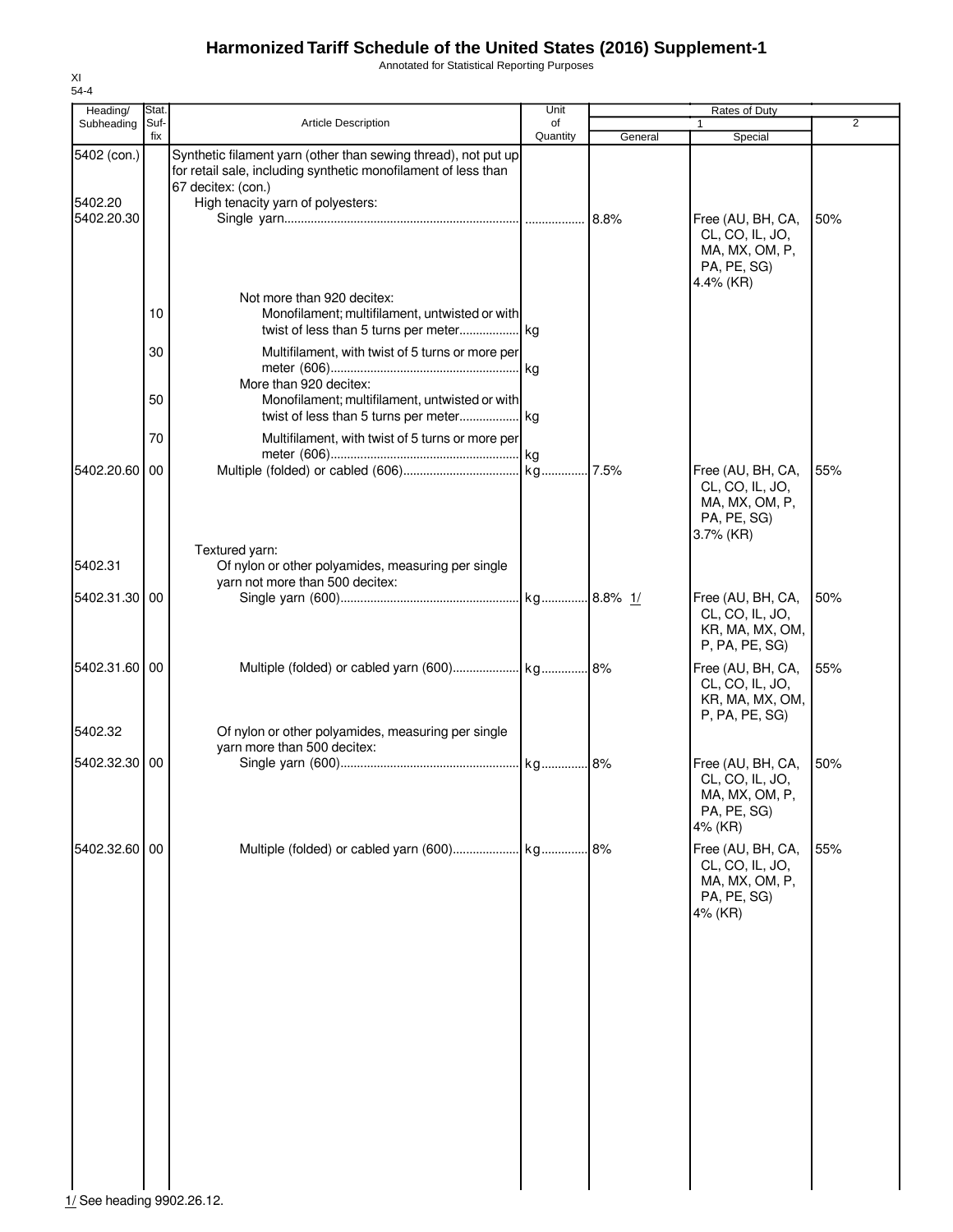Annotated for Statistical Reporting Purposes

| ۰, | ۰, |
|----|----|
|    |    |

| Heading/                 | Stat.       |                                                                                                                                                                                 | Unit           |         | Rates of Duty                                                                      |                |
|--------------------------|-------------|---------------------------------------------------------------------------------------------------------------------------------------------------------------------------------|----------------|---------|------------------------------------------------------------------------------------|----------------|
| Subheading               | Suf-<br>fix | <b>Article Description</b>                                                                                                                                                      | of<br>Quantity |         | $\mathbf{1}$                                                                       | $\overline{2}$ |
| 5402 (con.)              |             | Synthetic filament yarn (other than sewing thread), not put up<br>for retail sale, including synthetic monofilament of less than<br>67 decitex: (con.)<br>Textured yarn: (con.) |                | General | Special                                                                            |                |
| 5402.33<br>5402.33.30 00 |             | Of polyesters:                                                                                                                                                                  |                |         | Free (AU, BH, CA,<br>CL, CO, IL, JO,<br>MA, MX, OM, P,<br>PA, PE, SG)<br>4.4% (KR) | 50%            |
| 5402.33.60 00            |             |                                                                                                                                                                                 |                |         | Free (AU, BH, CA,<br>CL, CO, IL, JO,<br>MA, MX, OM, P,<br>PA, PE, SG)<br>4% (KR)   | 55%            |
| 5402.34<br>5402.34.30 00 |             | Of polypropylene:                                                                                                                                                               |                |         | Free (AU, BH, CA,<br>CL, CO, IL, JO,<br>KR, MA, MX, OM,<br>P, PA, PE, SG)          | 50%            |
| 5402.34.60 00            |             |                                                                                                                                                                                 |                |         | Free (AU, BH, CA,<br>CL, CO, IL, JO,<br>KR, MA, MX, OM,<br>P, PA, PE, SG)          | 55%            |
| 5402.39<br>5402.39.31    |             | Other:                                                                                                                                                                          |                | 8.8%    | Free (AU, BH, CA,<br>CL, CO, IL, JO,<br>KR, MA, MX, OM,<br>P, PA, PE, SG)          | 50%            |
|                          | 10          |                                                                                                                                                                                 |                |         |                                                                                    |                |
|                          | 90          |                                                                                                                                                                                 |                |         |                                                                                    |                |
| 5402.39.61               |             |                                                                                                                                                                                 |                | 8%      | Free (AU, BH, CA,<br>CL, CO, IL, JO,<br>KR, MA, MX, OM,<br>P, PA, PE, SG)          | 55%            |
|                          | 10<br>90    |                                                                                                                                                                                 |                |         |                                                                                    |                |
|                          |             |                                                                                                                                                                                 |                |         |                                                                                    |                |
|                          |             |                                                                                                                                                                                 |                |         |                                                                                    |                |
|                          |             |                                                                                                                                                                                 |                |         |                                                                                    |                |
|                          |             |                                                                                                                                                                                 |                |         |                                                                                    |                |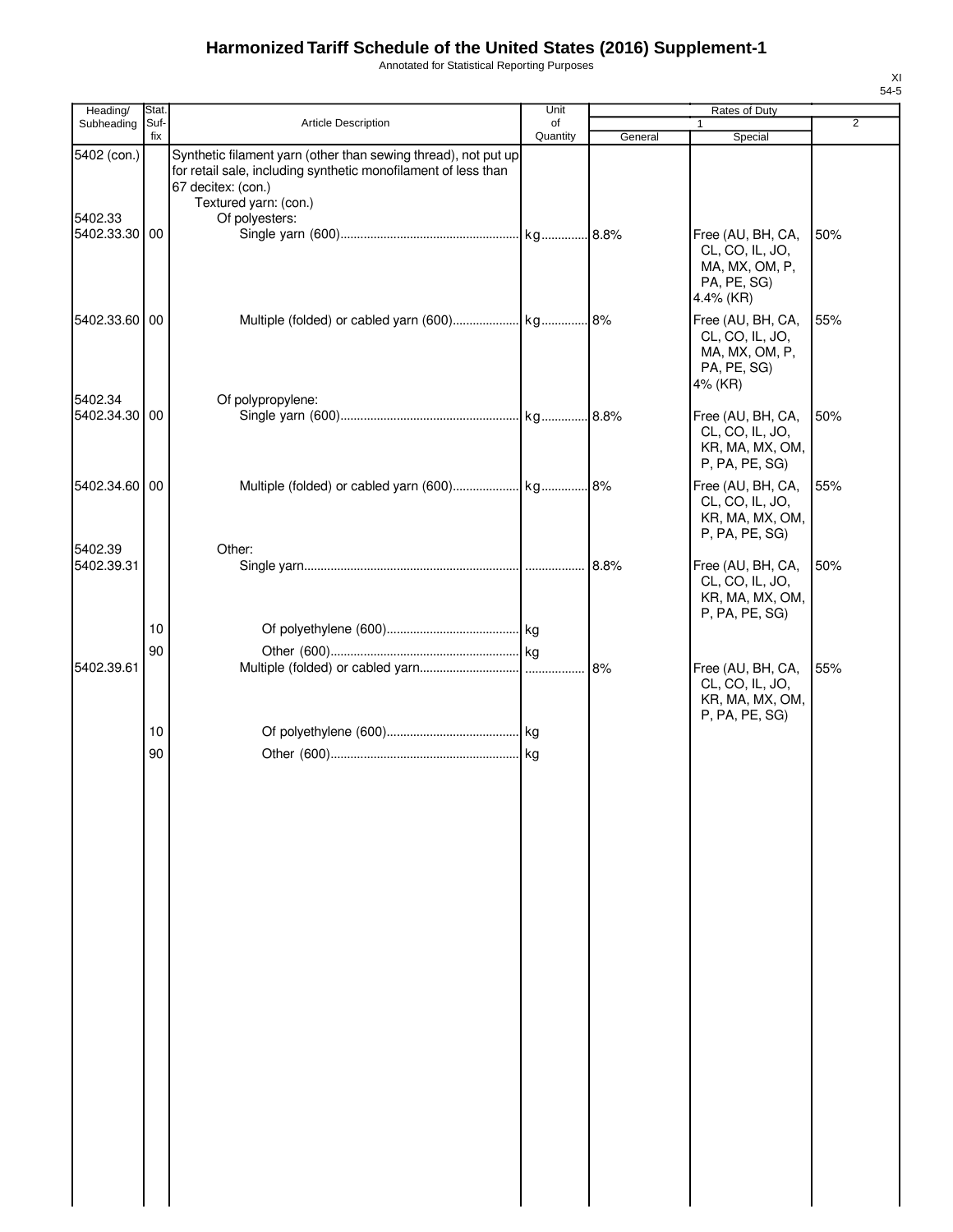Annotated for Statistical Reporting Purposes

| Heading/              | Stat.       |                                                                                                                                                                                                                                                        | Unit           |         | Rates of Duty                                                                      |     |
|-----------------------|-------------|--------------------------------------------------------------------------------------------------------------------------------------------------------------------------------------------------------------------------------------------------------|----------------|---------|------------------------------------------------------------------------------------|-----|
| Subheading            | Suf-<br>fix | <b>Article Description</b>                                                                                                                                                                                                                             | of<br>Quantity | General | Special                                                                            | 2   |
| 5402 (con.)           |             | Synthetic filament yarn (other than sewing thread), not put up<br>for retail sale, including synthetic monofilament of less than<br>67 decitex: (con.)                                                                                                 |                |         |                                                                                    |     |
|                       |             | Other yarn, single, untwisted or with a twist not exceeding                                                                                                                                                                                            |                |         |                                                                                    |     |
|                       |             | 50 turns/m:                                                                                                                                                                                                                                            |                |         |                                                                                    |     |
| 5402.44.00            |             |                                                                                                                                                                                                                                                        |                | 8%      | Free (AU, BH, CA,<br>CL, CO, IL, JO,<br>KR, MA, MX, OM,<br>P, PA, PE, SG)          | 50% |
|                       | 05          | Monofilament; multifilament, untwisted or with twist                                                                                                                                                                                                   |                |         |                                                                                    |     |
|                       |             |                                                                                                                                                                                                                                                        |                |         |                                                                                    |     |
|                       | 40          |                                                                                                                                                                                                                                                        |                |         |                                                                                    |     |
| 5402.45<br>5402.45.10 | 00          | Other, of nylon or other polyamides:<br>Colored multifilament, untwisted or with a twist of<br>less than 5 turns per meter, measuring not less<br>than 22 decitex per filament, certified by the<br>importer to be used in the manufacture of wigs for |                |         |                                                                                    |     |
|                       |             |                                                                                                                                                                                                                                                        |                |         |                                                                                    | 50% |
| 5402.45.90            |             |                                                                                                                                                                                                                                                        |                |         | Free (AU, BH, CA,                                                                  | 50% |
|                       |             | Monofilament; multifilament, untwisted or with                                                                                                                                                                                                         |                |         | CL, CO, IL, JO,<br>KR, MA, MX, OM,<br>P, PA, PE, SG)                               |     |
|                       |             | twist of less than 5 turns per meter:                                                                                                                                                                                                                  |                |         |                                                                                    |     |
|                       | 10          | Multifilament, partially oriented  kg                                                                                                                                                                                                                  |                |         |                                                                                    |     |
|                       | 30          |                                                                                                                                                                                                                                                        | kg             |         |                                                                                    |     |
|                       | 40          | Multifilament, with twist of 5 turns or more per                                                                                                                                                                                                       |                |         |                                                                                    |     |
| 5402.46.00            | 00          |                                                                                                                                                                                                                                                        |                |         | Free (AU, BH, CA,<br>CL, CO, IL, JO,<br>MA, MX, OM, P,<br>PA, PE, SG)<br>4.4% (KR) | 50% |
| 5402.47<br>5402.47.10 |             | Other, of polyesters:<br>Wholly of polyester, measuring not less than<br>75 decitex but not more than 80 decitex, and                                                                                                                                  |                |         |                                                                                    |     |
|                       | 20          |                                                                                                                                                                                                                                                        |                | 8%      | Free (AU, BH, CA,<br>CL, CO, IL, JO,<br>MA, MX, OM, P,<br>PA, PE, SG)<br>4% (KR)   | 50% |
|                       |             | Untwisted or with twist of less than 5 turns per                                                                                                                                                                                                       |                |         |                                                                                    |     |
|                       | 40          |                                                                                                                                                                                                                                                        |                |         |                                                                                    |     |
|                       |             | With twist of 5 turns or more per meter                                                                                                                                                                                                                |                |         |                                                                                    |     |
| 5402.47.90            |             |                                                                                                                                                                                                                                                        |                | 8%      | Free (AU, BH, CA,<br>CL, CO, IL, JO,<br>MA, MX, OM, P,<br>PA, PE, SG)<br>4% (KR)   | 50% |
|                       | 20          | Monofilament; multifilament, untwisted or with                                                                                                                                                                                                         |                |         |                                                                                    |     |
|                       |             |                                                                                                                                                                                                                                                        |                |         |                                                                                    |     |
|                       | 40          | Multifilament, with twist of 5 turns or more per                                                                                                                                                                                                       |                |         |                                                                                    |     |
|                       |             |                                                                                                                                                                                                                                                        |                |         |                                                                                    |     |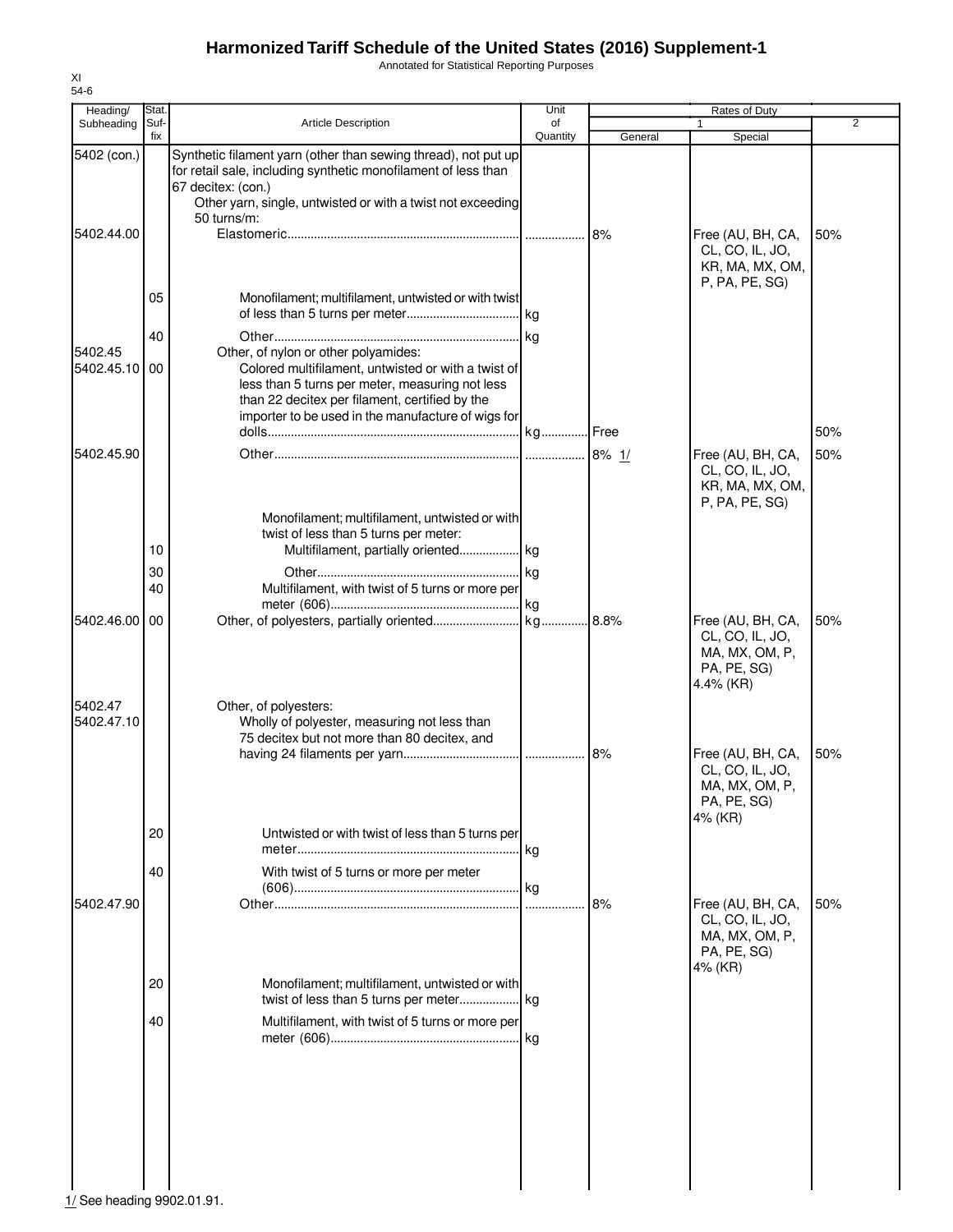Annotated for Statistical Reporting Purposes

| Heading/                 | Stat.       |                                                                                                                                                                                                                                             | Unit           |         | Rates of Duty                                                                      |                |
|--------------------------|-------------|---------------------------------------------------------------------------------------------------------------------------------------------------------------------------------------------------------------------------------------------|----------------|---------|------------------------------------------------------------------------------------|----------------|
| Subheading               | Suf-<br>fix | <b>Article Description</b>                                                                                                                                                                                                                  | of<br>Quantity | General | Special                                                                            | $\overline{2}$ |
| 5402 (con.)              |             | Synthetic filament yarn (other than sewing thread), not put up<br>for retail sale, including synthetic monofilament of less than<br>67 decitex: (con.)<br>Other yarn, single, untwisted or with a twist not exceeding<br>50 turns/m: (con.) |                |         |                                                                                    |                |
| 5402.48.00               |             |                                                                                                                                                                                                                                             |                | 8%      | Free (AU, BH, CA,<br>CL, CO, IL, JO,<br>KR, MA, MX, OM,<br>P, PA, PE, SG)          | 50%            |
|                          | 10          | Monofilament; multifilament, untwisted or with twist                                                                                                                                                                                        |                |         |                                                                                    |                |
| 5402.49                  | 70          | Other:                                                                                                                                                                                                                                      | kg             |         |                                                                                    |                |
| 5402.49.11               | 00          | Colored multifilament, of modacrylic, untwisted or<br>with a twist of less than 5 turns per meter,<br>measuring not less than 22 decitex per filament,<br>certified by the importer to be used in the                                       |                |         |                                                                                    | 50%            |
| 5402.49.91               |             |                                                                                                                                                                                                                                             |                |         | Free (AU, BH, CA,                                                                  | 50%            |
|                          |             | Monofilament; multifilament, untwisted or with                                                                                                                                                                                              |                |         | CL, CO, IL, JO,<br>KR, MA, MX, OM,<br>P, PA, PE, SG)                               |                |
|                          |             | twist of less than 5 turns per meter:                                                                                                                                                                                                       |                |         |                                                                                    |                |
|                          | 15<br>40    |                                                                                                                                                                                                                                             |                |         |                                                                                    |                |
|                          |             | Multifilament, with twist of 5 turns or more per<br>meter:                                                                                                                                                                                  |                |         |                                                                                    |                |
|                          | 75          |                                                                                                                                                                                                                                             |                |         |                                                                                    |                |
|                          | 80          | Other yarn, single, with a twist exceeding 50 turns/m:                                                                                                                                                                                      |                |         |                                                                                    |                |
| 5402.51.00 00            |             |                                                                                                                                                                                                                                             |                |         | Free (AU, BH, CA,<br>CL, CO, IL, JO,<br>KR, MA, MX, OM,<br>P, PA, PE, SG)          | 50%            |
| 5402.52<br>5402.52.10 00 |             | Of polyesters:<br>Wholly of polyester, measuring not less than<br>75 decitex but not more than 80 decitex, and                                                                                                                              |                |         |                                                                                    |                |
|                          |             |                                                                                                                                                                                                                                             |                |         | Free (AU, BH, CA,<br>CL, CO, IL, JO,<br>MA, MX, OM, P,<br>PA, PE, SG)<br>4.4% (KR) | 50%            |
| 5402.52.90 00            |             |                                                                                                                                                                                                                                             |                | .8.8%   | Free (AU, BH, CA,<br>CL, CO, IL, JO,<br>MA, MX, OM, P,<br>PA, PE, SG)<br>4.4% (KR) | 50%            |
| 5402.59.00 00            |             |                                                                                                                                                                                                                                             | kg             | 8%      | Free (AU, BH, CA,<br>CL, CO, IL, JO,<br>KR, MA, MX, OM,<br>P, PA, PE, SG)          | 50%            |
|                          |             |                                                                                                                                                                                                                                             |                |         |                                                                                    |                |

1/ See subheading 9902.01.90.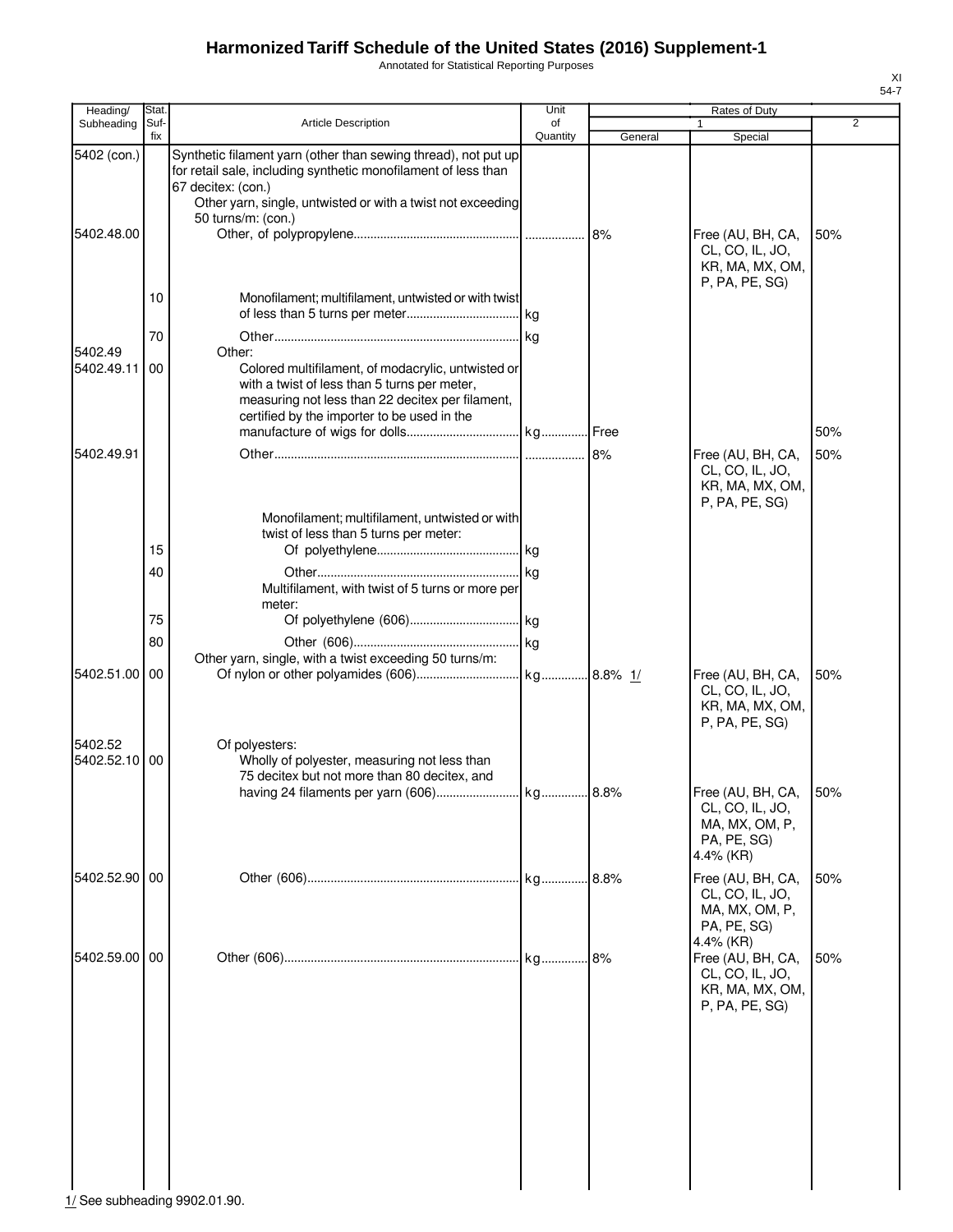Annotated for Statistical Reporting Purposes

| Heading/                   | Stat.       |                                                                                      | Unit           |         | Rates of Duty                      |                |
|----------------------------|-------------|--------------------------------------------------------------------------------------|----------------|---------|------------------------------------|----------------|
| Subheading                 | Suf-<br>fix | Article Description                                                                  | of<br>Quantity |         | 1                                  | $\overline{2}$ |
| 5402 (con.)                |             | Synthetic filament yarn (other than sewing thread), not put up                       |                | General | Special                            |                |
|                            |             | for retail sale, including synthetic monofilament of less than<br>67 decitex: (con.) |                |         |                                    |                |
|                            |             | Other yarn, multiple (folded) or cabled:                                             |                |         |                                    |                |
| 5402.61.00 00              |             |                                                                                      |                |         | Free (AU, BH, CA,                  | 55%            |
|                            |             |                                                                                      |                |         | CL, CO, IL, JO,<br>KR, MA, MX, OM, |                |
|                            |             |                                                                                      |                |         | P, PA, PE, SG)                     |                |
| 5402.62.00 00              |             |                                                                                      |                |         | Free (AU, BH, CA,                  | 55%            |
|                            |             |                                                                                      |                |         | CL, CO, IL, JO,                    |                |
|                            |             |                                                                                      |                |         | MA, MX, OM, P,<br>PA, PE, SG)      |                |
|                            |             |                                                                                      |                |         | 3.7% (KR)                          |                |
| 5402.69.00 00              |             |                                                                                      |                |         | Free (AU, BH, CA,                  | 55%            |
|                            |             |                                                                                      |                |         | CL, CO, IL, JO,                    |                |
|                            |             |                                                                                      |                |         | KR, MA, MX, OM,<br>P, PA, PE, SG)  |                |
| 5403                       |             | Artificial filament yarn (other than sewing thread), not put up                      |                |         |                                    |                |
|                            |             | for retail sale, including artificial monofilament of less than                      |                |         |                                    |                |
|                            |             | 67 decitex:                                                                          |                |         |                                    |                |
| 5403.10<br>5403.10.30      |             | High tenacity yarn of viscose rayon:                                                 |                |         | Free (AU, BH, CA,                  | 50%            |
|                            |             |                                                                                      |                |         | CL, CO, IL, JO,                    |                |
|                            |             |                                                                                      |                |         | KR, MA, MX, OM,<br>P, PA, PE, SG)  |                |
|                            | 20          | Monofilament; multifilament, untwisted or with twist                                 |                |         |                                    |                |
|                            |             |                                                                                      |                |         |                                    |                |
|                            | 40          | Multifilament, with twist of 5 turns or more per                                     |                |         |                                    |                |
| 5403.10.60                 | 00          |                                                                                      | kg             |         | Free (AU, BH, CA,                  | 55%            |
|                            |             |                                                                                      |                |         | CL, CO, IL, JO,                    |                |
|                            |             |                                                                                      |                |         | KR, MA, MX, OM,                    |                |
|                            |             |                                                                                      |                |         | P, PA, PE, SG)                     |                |
|                            |             |                                                                                      |                |         |                                    |                |
|                            |             |                                                                                      |                |         |                                    |                |
|                            |             |                                                                                      |                |         |                                    |                |
|                            |             |                                                                                      |                |         |                                    |                |
|                            |             |                                                                                      |                |         |                                    |                |
|                            |             |                                                                                      |                |         |                                    |                |
|                            |             |                                                                                      |                |         |                                    |                |
|                            |             |                                                                                      |                |         |                                    |                |
|                            |             |                                                                                      |                |         |                                    |                |
|                            |             |                                                                                      |                |         |                                    |                |
|                            |             |                                                                                      |                |         |                                    |                |
|                            |             |                                                                                      |                |         |                                    |                |
|                            |             |                                                                                      |                |         |                                    |                |
|                            |             |                                                                                      |                |         |                                    |                |
|                            |             |                                                                                      |                |         |                                    |                |
|                            |             |                                                                                      |                |         |                                    |                |
|                            |             |                                                                                      |                |         |                                    |                |
|                            |             |                                                                                      |                |         |                                    |                |
|                            |             |                                                                                      |                |         |                                    |                |
|                            |             |                                                                                      |                |         |                                    |                |
|                            |             |                                                                                      |                |         |                                    |                |
| 1/ See heading 9902.05.07. |             |                                                                                      |                |         |                                    |                |

2/ See heading 9902.03.06.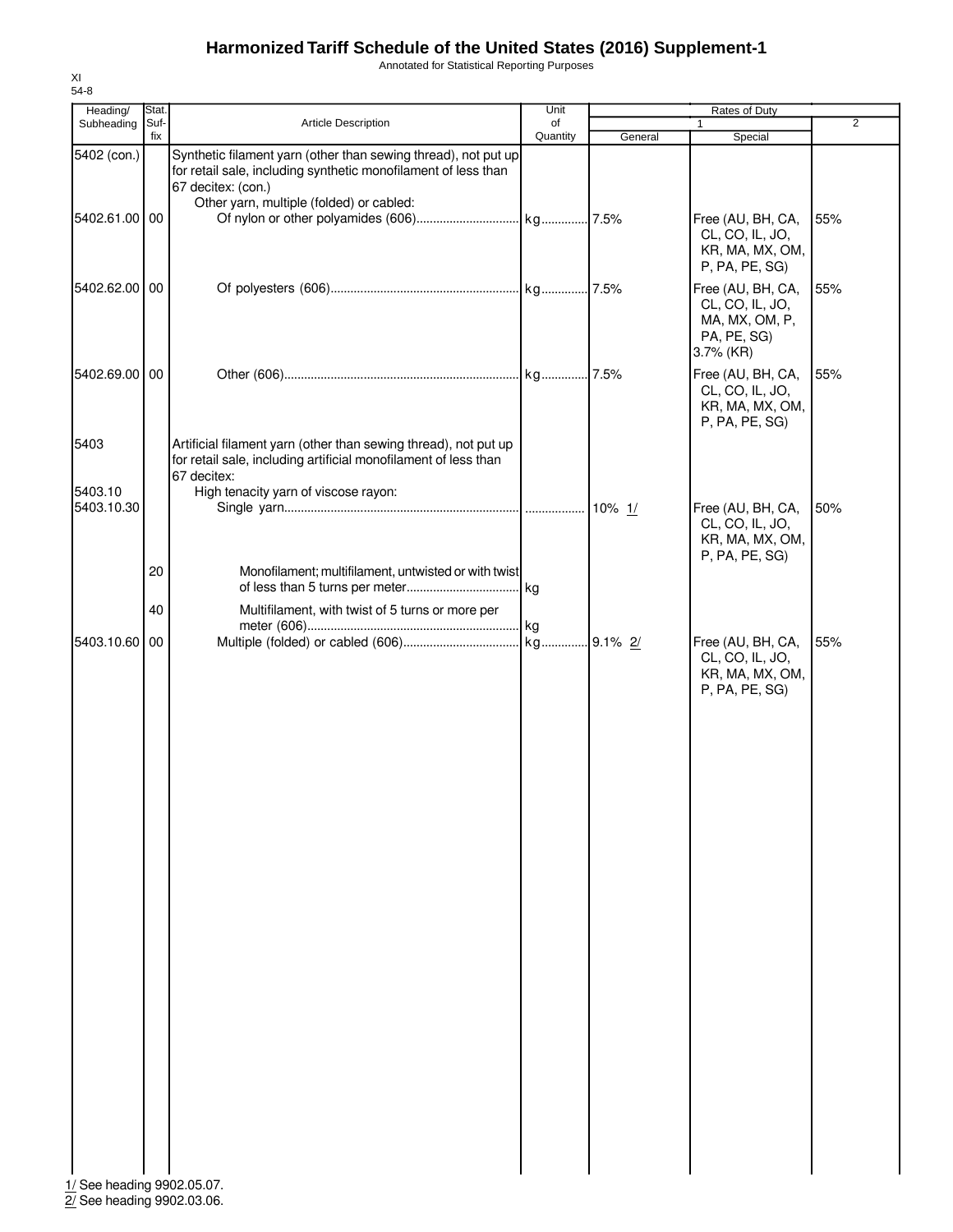Annotated for Statistical Reporting Purposes

| Heading/                  | Stat.          |                                                                                                                                                                                                                                        | Unit           |         | Rates of Duty                                                             |                |
|---------------------------|----------------|----------------------------------------------------------------------------------------------------------------------------------------------------------------------------------------------------------------------------------------|----------------|---------|---------------------------------------------------------------------------|----------------|
| Subheading                | Suf-<br>fix    | Article Description                                                                                                                                                                                                                    | of<br>Quantity | General | $\mathbf{1}$<br>Special                                                   | $\overline{2}$ |
| 5403 (con.)<br>5403.31.00 |                | Artificial filament yarn (other than sewing thread), not put up<br>for retail sale, including artificial monofilament of less than<br>67 decitex: (con.)<br>Other yarn, single:<br>Of viscose rayon, untwisted or with a twist not ex- |                |         | Free (AU, BH, CA,<br>CL, CO, IL, JO,                                      | 50%            |
| 5403.32.00                | 20<br>40<br>00 | Monofilament; multifilament, untwisted or with twist<br>Multifilament, with twist of 5 turns or more per<br>Of viscose rayon, with a twist exceeding 120 turns/m                                                                       |                |         | KR, MA, MX, OM,<br>P, PA, PE, SG)                                         |                |
|                           |                |                                                                                                                                                                                                                                        |                |         | Free (AU, BH, CA,<br>CL, CO, IL, JO,<br>KR, MA, MX, OM,<br>P, PA, PE, SG) | 50%            |
| 5403.33.00                | 20             | Monofilament; multifilament, untwisted or with twist                                                                                                                                                                                   |                | 8.8%    | Free (AU, BH, CA,<br>CL, CO, IL, JO,<br>KR, MA, MX, OM,<br>P, PA, PE, SG) | 50%            |
|                           | 40             | Multifilament, with twist of 5 turns or more per                                                                                                                                                                                       |                |         |                                                                           |                |
| 5403.39<br>5403.39.10 00  |                | Other:                                                                                                                                                                                                                                 |                |         | Free (AU, BH, CA,<br>CL, CO, IL, JO,<br>KR, MA, MX, OM,<br>P, PA, PE, SG) | 50%            |
| 5403.39.90                |                |                                                                                                                                                                                                                                        |                | 8%      | Free (AU, BH, CA,<br>CL, CO, IL, JO,<br>KR, MA, MX, OM,<br>P, PA, PE, SG) | 50%            |
|                           | 20             | Monofilament; multifilament, untwisted or with                                                                                                                                                                                         |                |         |                                                                           |                |
|                           | 40             | Multifilament, with twist of 5 turns or more per                                                                                                                                                                                       |                |         |                                                                           |                |
|                           |                |                                                                                                                                                                                                                                        |                |         |                                                                           |                |
|                           |                |                                                                                                                                                                                                                                        |                |         |                                                                           |                |
|                           |                |                                                                                                                                                                                                                                        |                |         |                                                                           |                |
|                           |                |                                                                                                                                                                                                                                        |                |         |                                                                           |                |
|                           |                |                                                                                                                                                                                                                                        |                |         |                                                                           |                |
|                           |                | 1/ See headings 9902.26.12 and 9902.54.03                                                                                                                                                                                              |                |         |                                                                           |                |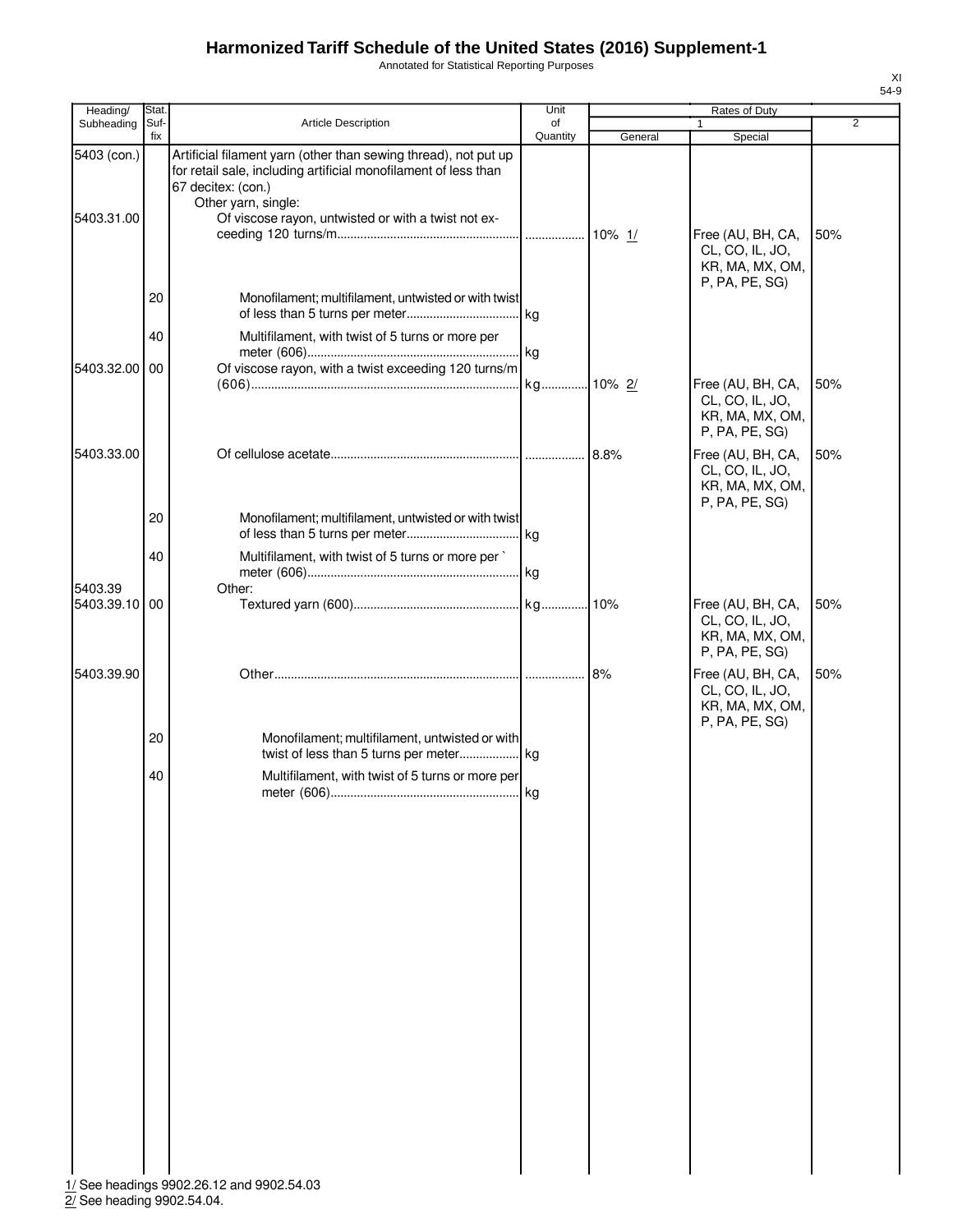Annotated for Statistical Reporting Purposes

| Heading/                 | Stat.       |                                                                                                                                                                                                                                                           | Unit           |         | Rates of Duty                                                                         |     |
|--------------------------|-------------|-----------------------------------------------------------------------------------------------------------------------------------------------------------------------------------------------------------------------------------------------------------|----------------|---------|---------------------------------------------------------------------------------------|-----|
| Subheading               | Suf-<br>fix | <b>Article Description</b>                                                                                                                                                                                                                                | of<br>Quantity | General | $\mathbf{1}$<br>Special                                                               | 2   |
| 5403 (con.)              |             | Artificial filament yarn (other than sewing thread), not put up<br>for retail sale, including artificial monofilament of less than<br>67 decitex: (con.)<br>Other yarn, multiple (folded) or cabled:                                                      |                |         |                                                                                       |     |
| 5403.41.00 00            |             |                                                                                                                                                                                                                                                           |                |         | Free (AU, BH, CA,<br>CL, CO, IL, JO,<br>KR, MA, MX, OM,<br>P, PA, PE, SG)             | 55% |
| 5403.42.00 00<br>5403.49 |             | Other:                                                                                                                                                                                                                                                    |                |         | Free (AU, BH, CA,<br>CL, CO, IL, JO,<br>KR, MA, MX, OM,<br>P, PA, PE, SG)             | 55% |
| 5403.49.10 00            |             |                                                                                                                                                                                                                                                           |                |         | Free (AU, BH, CA,<br>CL, CO, IL, JO,<br>KR, MA, MX, OM,<br>P, PA, PE, SG)             | 55% |
| 5403.49.90   00          |             |                                                                                                                                                                                                                                                           |                |         | Free (AU, BH, CA,<br>CL, CO, IL, JO,<br>KR, MA, MX, OM,<br>P, PA, PE, SG)             | 55% |
| 5404                     |             | Synthetic monofilament of 67 decitex or more and of which no<br>cross-sectional dimension exceeds 1 mm; strip and the like<br>(for example, artificial straw) of synthetic textile materials of<br>an apparent width not exceeding 5 mm:<br>Monofilament: |                |         |                                                                                       |     |
| 5404.11.00 00            |             |                                                                                                                                                                                                                                                           |                |         | Free (AU, BH, CA,<br>CL, CO, IL, JO,<br>KR, MA, MX, OM,<br>P, PA, PE, SG)             | 50% |
| 5404.12<br>5404.12.10 00 |             | Other, of polypropylene:                                                                                                                                                                                                                                  |                |         | Free (A, AU, BH,<br>CA, CL, CO, D, E,<br>IL, JO, KR, MA,<br>MX, OM, P, PA,<br>PE, SG) | 50% |
| 5404.12.90 00            |             |                                                                                                                                                                                                                                                           |                |         | Free (AU, BH, CA,<br>CL, CO, IL, JO,<br>KR, MA, MX, OM,<br>P, PA, PE, SG)             | 50% |
| 5404.19<br>5404.19.10 00 |             | Other:                                                                                                                                                                                                                                                    |                |         | Free (A, AU, BH,<br>CA, CL, CO, D, E,<br>IL, JO, KR, MA,<br>MX, OM, P, PA,<br>PE, SG) | 30% |
| 5404.19.80               |             |                                                                                                                                                                                                                                                           |                | 6.9% 1/ | Free (AU, BH, CA,<br>CL, CO, IL, JO,<br>KR, MA, MX, OM,<br>P, PA, PE, SG)             | 50% |
|                          | 20          |                                                                                                                                                                                                                                                           |                |         |                                                                                       |     |
|                          | 40          |                                                                                                                                                                                                                                                           |                |         |                                                                                       |     |
| 5404.90.00               | 80<br>00    |                                                                                                                                                                                                                                                           |                |         |                                                                                       | 45% |
|                          |             |                                                                                                                                                                                                                                                           |                |         |                                                                                       |     |

 $\frac{1}{2}$  See heading 9902.40.75.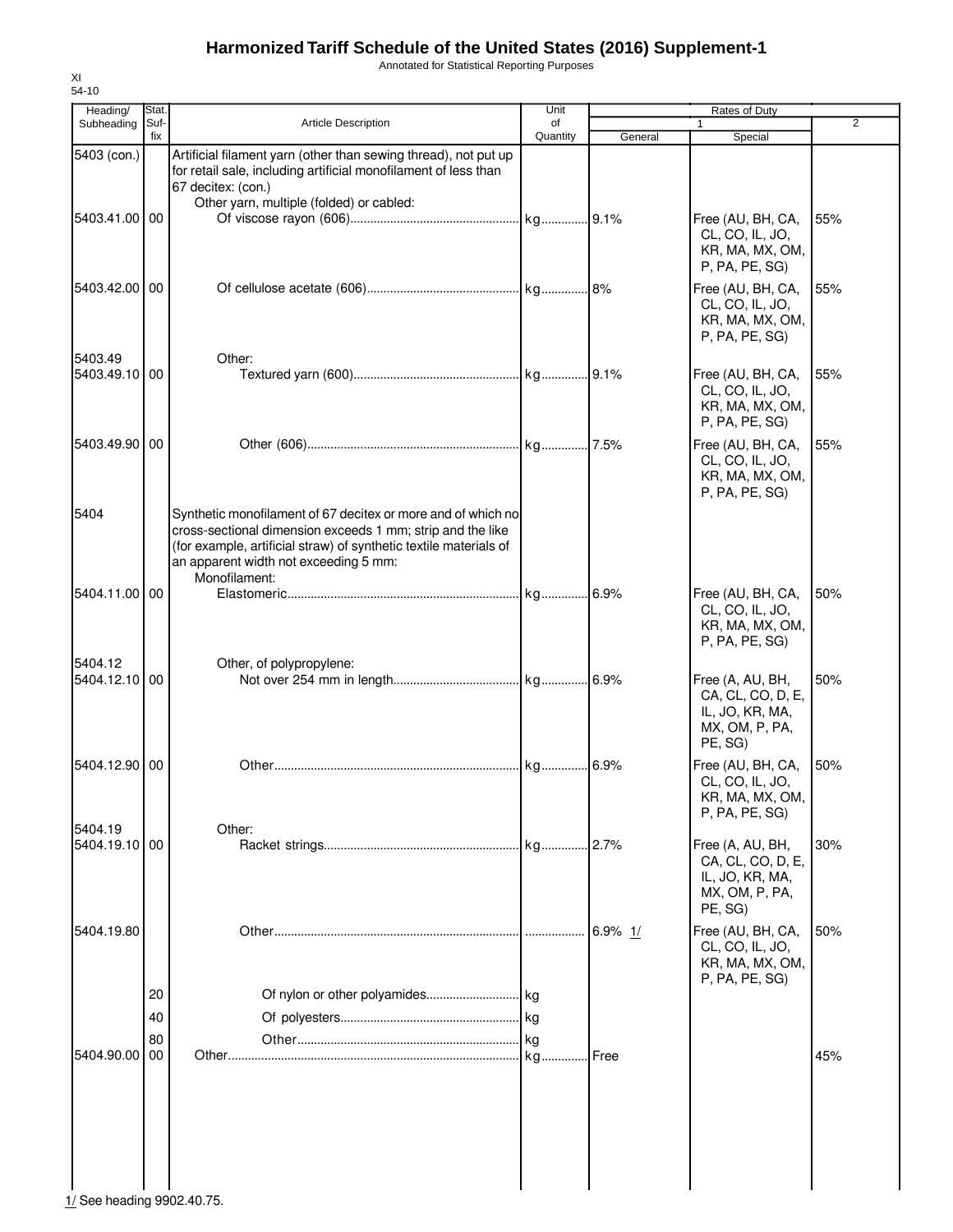Annotated for Statistical Reporting Purposes

| Heading/      | Stat.       |                                                                                                                                                                                                                                            | Unit                 |         | Rates of Duty                                                                         |       |
|---------------|-------------|--------------------------------------------------------------------------------------------------------------------------------------------------------------------------------------------------------------------------------------------|----------------------|---------|---------------------------------------------------------------------------------------|-------|
| Subheading    | Suf-<br>fix | <b>Article Description</b>                                                                                                                                                                                                                 | of<br>Quantity       | General | $\mathbf{1}$<br>Special                                                               | 2     |
| 5405.00       |             | Artificial monofilament of 67 decitex or more and of which no<br>cross-sectional dimension exceeds 1 mm; strip and the like<br>(for example, artificial straw) of artificial textile materials of an<br>apparent width not exceeding 5 mm: |                      |         |                                                                                       |       |
| 5405.00.30    | 00          |                                                                                                                                                                                                                                            |                      |         | Free (AU, BH, CA,<br>CL, CO, IL, JO,<br>KR, MA, MX, OM,<br>P, PA, PE, SG)             | 50%   |
| 5405.00.60 00 |             |                                                                                                                                                                                                                                            |                      |         | Free (A, AU, BH,<br>CA, CL, CO, D, E,<br>IL, JO, KR, MA,<br>MX, OM, P, PA,<br>PE, SG) | 45%   |
| 5406.00       |             | Man-made filament yarn (other than sewing thread), put up for<br>retail sale:                                                                                                                                                              |                      |         |                                                                                       |       |
| 5406.00.10    |             |                                                                                                                                                                                                                                            |                      |         | Free (AU, BH, CA,<br>CL, CO, IL, JO,<br>MA, MX, OM, P,<br>PA, PE, SG)<br>$3.7\%$ (KR) | 55%   |
|               | 20          |                                                                                                                                                                                                                                            |                      |         |                                                                                       |       |
|               | 40          |                                                                                                                                                                                                                                            |                      |         |                                                                                       |       |
|               | 90          |                                                                                                                                                                                                                                            |                      |         |                                                                                       |       |
| 5406.00.20    | 00          |                                                                                                                                                                                                                                            |                      | 7.5%    | Free (AU, BH, CA,<br>CL, CO, IL, JO,<br>KR, MA, MX, OM,<br>P, PA, PE, SG)             | 55%   |
| 5407          |             | Woven fabrics of synthetic filament yarn, including woven                                                                                                                                                                                  |                      |         |                                                                                       |       |
| 5407.10.00    |             | fabrics obtained from materials of heading 5404:<br>Woven fabrics obtained from high tenacity yarn of nylon                                                                                                                                |                      |         |                                                                                       |       |
|               |             |                                                                                                                                                                                                                                            |                      | 13.6%   | Free (AU, BH, CA,<br>CL, CO, IL, JO,<br>MA, MX, OM, P,<br>PA, PE, SG)<br>$6.8\%$ (KR) | 81%   |
|               | 10          | Of polyester, weighing not more than 170 g/m <sup>2</sup>                                                                                                                                                                                  | m <sup>2</sup><br>kg |         |                                                                                       |       |
|               | $90\,$      |                                                                                                                                                                                                                                            |                      |         |                                                                                       |       |
| 5407.20.00    | 00          | Woven fabrics obtained from strip or the like (620)                                                                                                                                                                                        | kg<br>m <sup>2</sup> | Free    |                                                                                       | 81%   |
|               |             |                                                                                                                                                                                                                                            | kg                   |         |                                                                                       |       |
| 5407.30       |             | Fabrics specified in note 9 to section XI:                                                                                                                                                                                                 |                      |         |                                                                                       |       |
| 5407.30.10    | 00          | Over 60 percent by weight of plastics                                                                                                                                                                                                      | $m2$ .               | Free    |                                                                                       | 40%   |
|               |             |                                                                                                                                                                                                                                            | kg                   |         |                                                                                       |       |
| 5407.30.90 00 |             |                                                                                                                                                                                                                                            | $m2$ .<br>kg         | 8%      | Free (AU, BH, CA,<br>CL, CO, IL, JO,<br>KR, MA, MX, OM,<br>P, PA, PE, SG)             | 83.5% |
|               |             |                                                                                                                                                                                                                                            |                      |         |                                                                                       |       |
|               |             |                                                                                                                                                                                                                                            |                      |         |                                                                                       |       |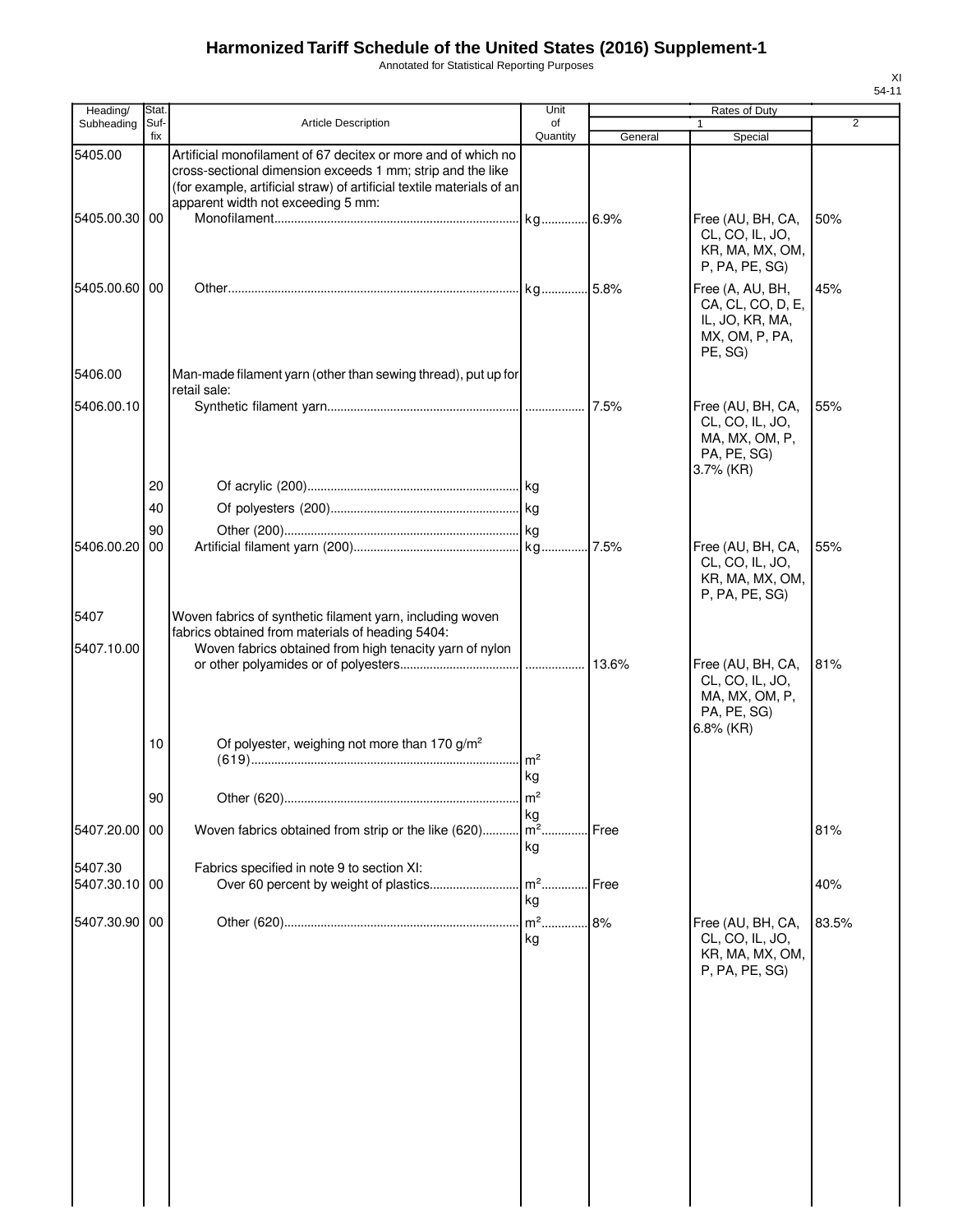Annotated for Statistical Reporting Purposes

| Heading/                  | Stat.          |                                                                                                                                                                                                                                                                                                                                                                                                                                                                                                                                                                                | Unit                                                |                       | Rates of Duty                                                         |                     |
|---------------------------|----------------|--------------------------------------------------------------------------------------------------------------------------------------------------------------------------------------------------------------------------------------------------------------------------------------------------------------------------------------------------------------------------------------------------------------------------------------------------------------------------------------------------------------------------------------------------------------------------------|-----------------------------------------------------|-----------------------|-----------------------------------------------------------------------|---------------------|
| Subheading                | Suf-<br>fix    | <b>Article Description</b>                                                                                                                                                                                                                                                                                                                                                                                                                                                                                                                                                     | of<br>Quantity                                      | General               | Special                                                               | 2                   |
| 5407 (con.)<br>5407.41.00 |                | Woven fabrics of synthetic filament yarn, including woven<br>fabrics obtained from materials of heading 5404: (con.)<br>Other woven fabrics, containing 85 percent or more by<br>weight of filaments of nylon or other polyamides:                                                                                                                                                                                                                                                                                                                                             |                                                     | 13.6%                 | Free (AU, BH, CA,<br>CL, CO, IL, JO,<br>MA, MX, OM, P,                | 81%                 |
|                           | 10<br>20<br>30 | Suitable for making typewriter and machine ribbon,<br>containing yarns the average decitex of which<br>exceeds 28 but not 83, the total thread count<br>(treating multiple (folded) or cabled yarns as single<br>threads), of which per centimeter is not less than<br>59 warp and 39 filling and not more than 83 warp<br>and 55 filling and in which the thread count of the<br>warp does not exceed 60 percent of the total<br>thread count of the warp and filling:<br>With both selvages woven (621)<br>Other:<br>Weighing not more than 170 $g/m^2$ (620) m <sup>2</sup> | $\mathsf{Im}^2$<br>kg<br>$\mathsf{m}^2$<br>kg<br>kg |                       | PA, PE, SG)<br>$6.8\%$ (KR)                                           |                     |
| 5407.42.00                | 60             | Weighing more than 170 g/m <sup>2</sup> (620) m <sup>2</sup>                                                                                                                                                                                                                                                                                                                                                                                                                                                                                                                   | kg                                                  | 14.9%                 | Free (AU, BH, CA,<br>CL, CO, IL, JO,<br>MA, MX, OM, P,<br>PA, PE, SG) | 81%                 |
|                           | 30             |                                                                                                                                                                                                                                                                                                                                                                                                                                                                                                                                                                                | kg                                                  |                       | 7.4% (KR)                                                             |                     |
|                           | 60             | Weighing more than 170 g/m <sup>2</sup> (620)                                                                                                                                                                                                                                                                                                                                                                                                                                                                                                                                  | $\mathsf{Im}^2$                                     |                       |                                                                       |                     |
| 5407.43<br>5407.43.10     | 00             | Of yarns of different colors:<br>The thread count of which per cm (treating multiple<br>(folded) or cabled yarns as single threads) is over<br>69 but not over 142 in the warp and over 31 but                                                                                                                                                                                                                                                                                                                                                                                 | kg<br>$m2$<br>kg                                    | $12.2¢/kg +$<br>11.3% | Free (AU, BH, CA,<br>CL, CO, IL, JO,<br>KR, MA, MX, OM,               | $24.3¢/kg +$<br>81% |
| 5407.43.20                |                |                                                                                                                                                                                                                                                                                                                                                                                                                                                                                                                                                                                |                                                     | 8.5%                  | P, PA, PE, SG)<br>Free (AU, BH, CA,                                   | 81%                 |
|                           |                |                                                                                                                                                                                                                                                                                                                                                                                                                                                                                                                                                                                |                                                     |                       | CL, CO, IL, JO,<br>KR, MA, MX, OM,<br>P, PA, PE, SG)                  |                     |
|                           | 30             | Weighing not more than 170 g/m <sup>2</sup> (620)                                                                                                                                                                                                                                                                                                                                                                                                                                                                                                                              | m <sup>2</sup><br>kg                                |                       |                                                                       |                     |
|                           | 60             | Weighing more than 170 g/m <sup>2</sup> (620)                                                                                                                                                                                                                                                                                                                                                                                                                                                                                                                                  | m <sup>2</sup><br>kg                                |                       |                                                                       |                     |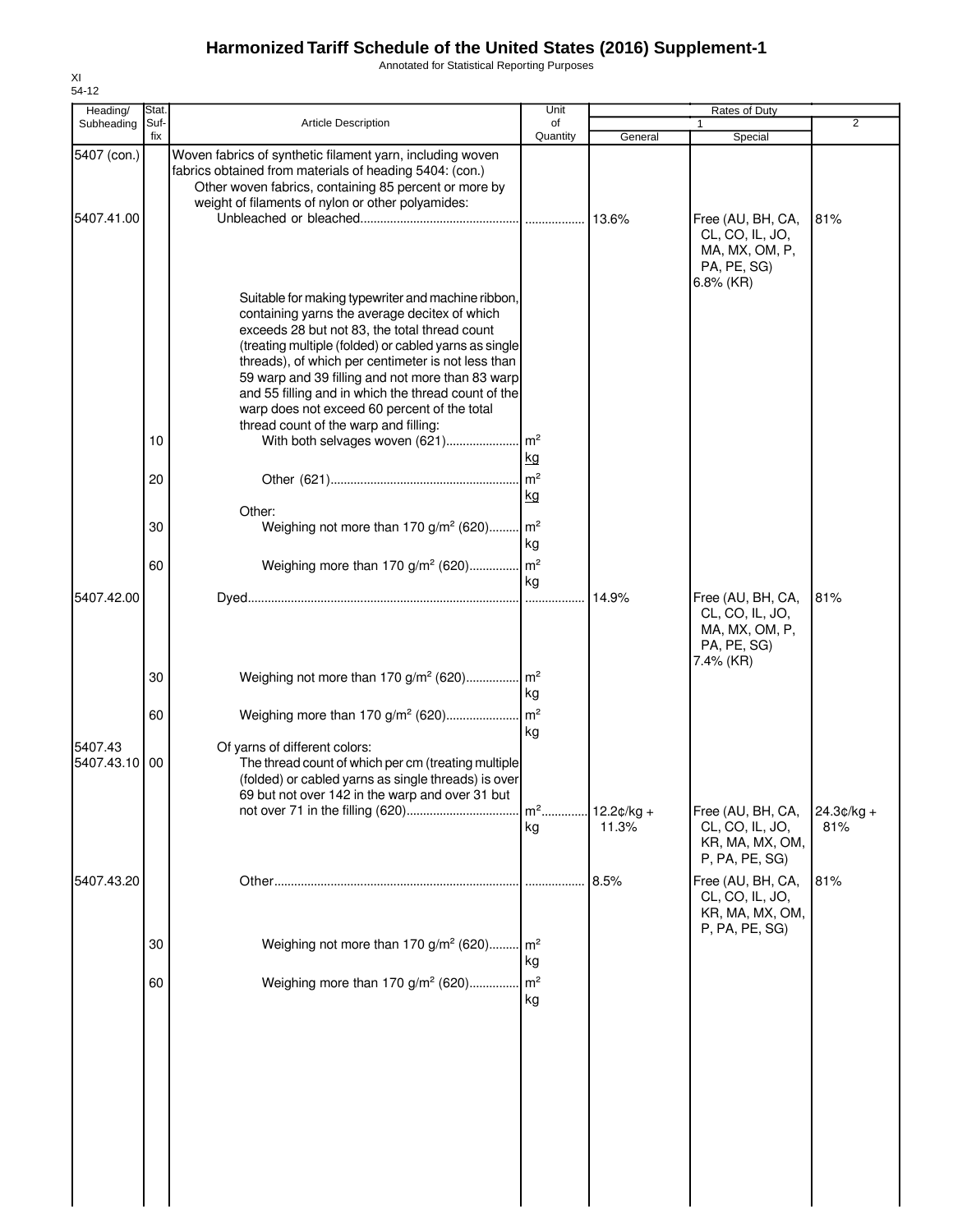Annotated for Statistical Reporting Purposes

| Heading/                  | Stat        |                                                                                                                                                                                                                                           | Unit                                    |                        | Rates of Duty                                                                      |                     |
|---------------------------|-------------|-------------------------------------------------------------------------------------------------------------------------------------------------------------------------------------------------------------------------------------------|-----------------------------------------|------------------------|------------------------------------------------------------------------------------|---------------------|
| Subheading                | Suf-<br>fix | Article Description                                                                                                                                                                                                                       | of<br>Quantity                          | General                | Special                                                                            | $\overline{2}$      |
| 5407 (con.)<br>5407.44.00 |             | Woven fabrics of synthetic filament yarn, including woven<br>fabrics obtained from materials of heading 5404: (con.)<br>Other woven fabrics, containing 85 percent or more by<br>weight of filaments of nylon or other polyamides: (con.) | .                                       | 12%                    | Free (AU, BH, CA,                                                                  | 81%                 |
|                           | 30<br>60    | Weighing not more than 170 $g/m^2$ (620)<br>Weighing more than 170 g/m <sup>2</sup> (620)                                                                                                                                                 | $\mathsf{Im}^2$<br>kg<br>$\mathsf{m}^2$ |                        | CL, CO, IL, JO,<br>KR, MA, MX, OM,<br>P, PA, PE, SG)                               |                     |
| 5407.51.00                |             | Other woven fabrics, containing 85 percent or more by<br>weight of textured polyester filaments:                                                                                                                                          | kg                                      | 14.9%                  | Free (AU, BH, CA,<br>CL, CO, IL, JO,<br>MA, MX, OM, P,<br>PA, PE, SG)              | 81%                 |
|                           | 20<br>40    | Weighing not more than 170 g/m <sup>2</sup> :                                                                                                                                                                                             | $\mathsf{Im}^2$<br>kg<br>kg             |                        | 7.4% (KR)                                                                          |                     |
| 5407.52<br>5407.52.05     | 60<br>00    | Weighing more than 170 g/m <sup>2</sup> (620)<br>Dyed:<br>Measuring less than 77 cm in width or less than<br>77 cm between selvages, the thread count of which<br>per cm (treating multiple (folded) or cabled yarns                      | $\mathsf{Im}^2$<br>kg                   |                        |                                                                                    |                     |
|                           |             | as single threads) is over 69 but not over 142 in<br>the warp and over 31 but not over 71 in the filling                                                                                                                                  | kg                                      | $18.9$ ¢/kg +<br>17.6% | Free (AU, BH, CA,<br>CL, CO, IL, JO,<br>KR, MA, MX, OM,<br>P, PA, PE, SG)          | $24.3¢/kg +$<br>81% |
| 5407.52.20                |             | Weighing not more than 170 g/m <sup>2</sup> :                                                                                                                                                                                             |                                         | 14.9%                  | Free (AU, BH, CA,<br>CL, CO, IL, JO,<br>MA, MX, OM, P,<br>PA, PE, SG)<br>7.4% (KR) | 81%                 |
|                           | 20<br>40    |                                                                                                                                                                                                                                           | m <sup>2</sup><br>kg<br>m <sup>2</sup>  |                        |                                                                                    |                     |
|                           | 60          | Weighing more than 170 g/m <sup>2</sup> (620)                                                                                                                                                                                             | kg<br>m <sup>2</sup><br>kg              |                        |                                                                                    |                     |
|                           |             |                                                                                                                                                                                                                                           |                                         |                        |                                                                                    |                     |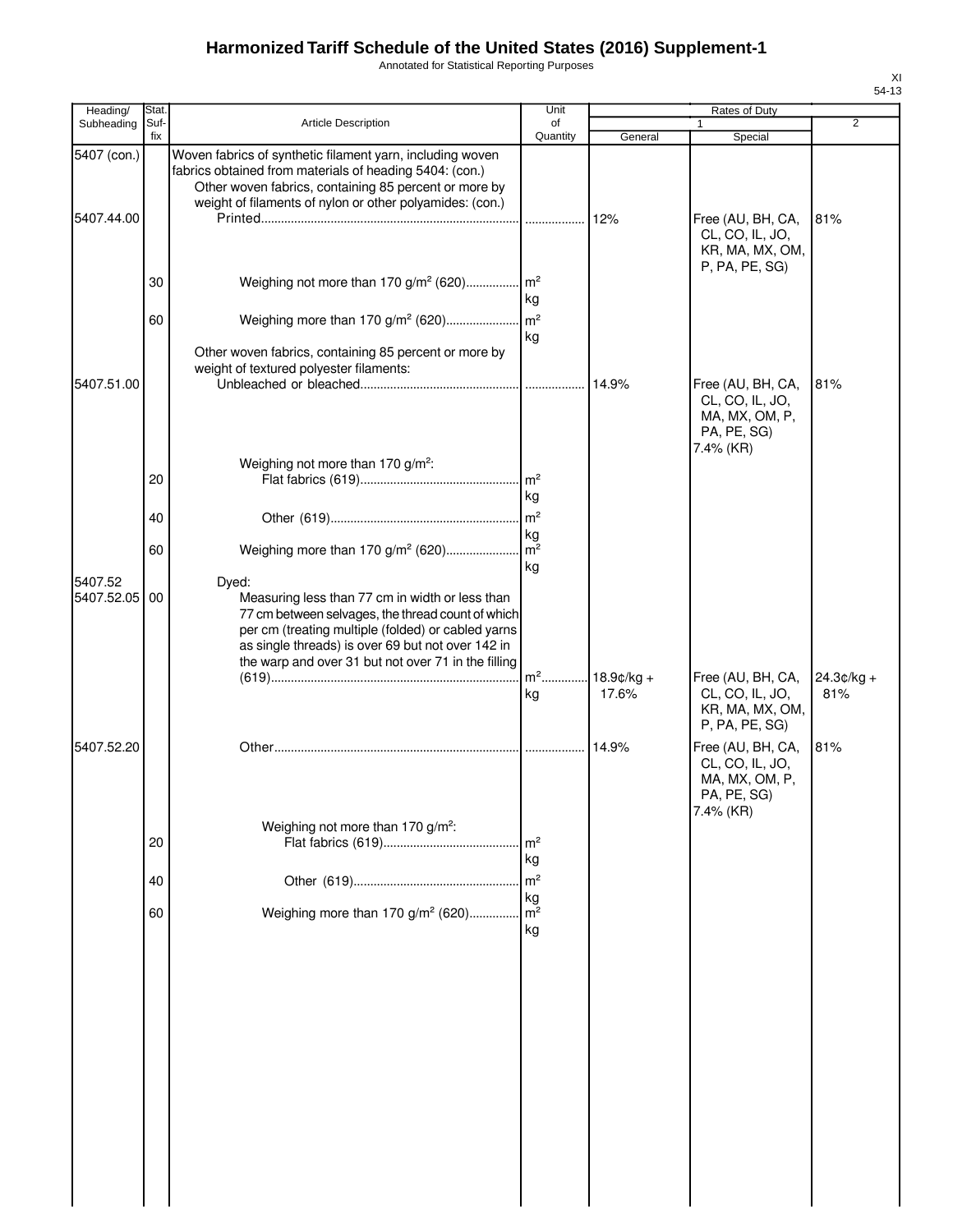Annotated for Statistical Reporting Purposes

| Heading/                                | Stat.       |                                                                                                                                                                                                                                                                                                                                                                                                                                   | Unit                  |                                    | <b>Rates of Duty</b>                                                               |                     |
|-----------------------------------------|-------------|-----------------------------------------------------------------------------------------------------------------------------------------------------------------------------------------------------------------------------------------------------------------------------------------------------------------------------------------------------------------------------------------------------------------------------------|-----------------------|------------------------------------|------------------------------------------------------------------------------------|---------------------|
| Subheading                              | Suf-<br>fix | Article Description                                                                                                                                                                                                                                                                                                                                                                                                               | of<br>Quantity        | General                            | Special                                                                            | $\overline{2}$      |
| 5407 (con.)<br>5407.53<br>5407.53.10 00 |             | Woven fabrics of synthetic filament yarn, including woven<br>fabrics obtained from materials of heading 5404: (con.)<br>Other woven fabrics, containing 85 percent or more by<br>weight of textured polyester filaments: (con.)<br>Of yarns of different colors:<br>The thread count of which per cm (treating multiple<br>(folded) or cabled yarns as single threads) is over<br>69 but not over 142 in the warp and over 31 but | kg                    | m <sup>2</sup> 18.8¢/kg +<br>17.4% | Free (AU, BH, CA,<br>CL, CO, IL, JO,<br>KR, MA, MX, OM,<br>P, PA, PE, SG)          | $24.3¢/kg +$<br>81% |
| 5407.53.20                              |             |                                                                                                                                                                                                                                                                                                                                                                                                                                   |                       | 12%                                | Free (AU, BH, CA,<br>CL, CO, IL, JO,<br>MA, MX, OM, P,<br>PA, PE, SG)<br>6% (KR)   | 81%                 |
|                                         | 20          | Weighing not more than 170 g/m <sup>2</sup> :                                                                                                                                                                                                                                                                                                                                                                                     | $\mathsf{Im}^2$<br>kg |                                    |                                                                                    |                     |
|                                         | 40          |                                                                                                                                                                                                                                                                                                                                                                                                                                   | kg                    |                                    |                                                                                    |                     |
|                                         | 60          | Weighing more than 170 g/m <sup>2</sup> (620) m <sup>2</sup>                                                                                                                                                                                                                                                                                                                                                                      |                       |                                    |                                                                                    |                     |
| 5407.54.00                              |             |                                                                                                                                                                                                                                                                                                                                                                                                                                   | kg                    | 14.9%                              | Free (AU, BH, CA,<br>CL, CO, IL, JO,<br>MA, MX, OM, P,<br>PA, PE, SG)<br>7.4% (KR) | 81%                 |
|                                         | 20          | Weighing not more than 170 g/m <sup>2</sup> :                                                                                                                                                                                                                                                                                                                                                                                     | kg                    |                                    |                                                                                    |                     |
|                                         | 40          |                                                                                                                                                                                                                                                                                                                                                                                                                                   | kg                    |                                    |                                                                                    |                     |
|                                         | 60          |                                                                                                                                                                                                                                                                                                                                                                                                                                   | kg                    |                                    |                                                                                    |                     |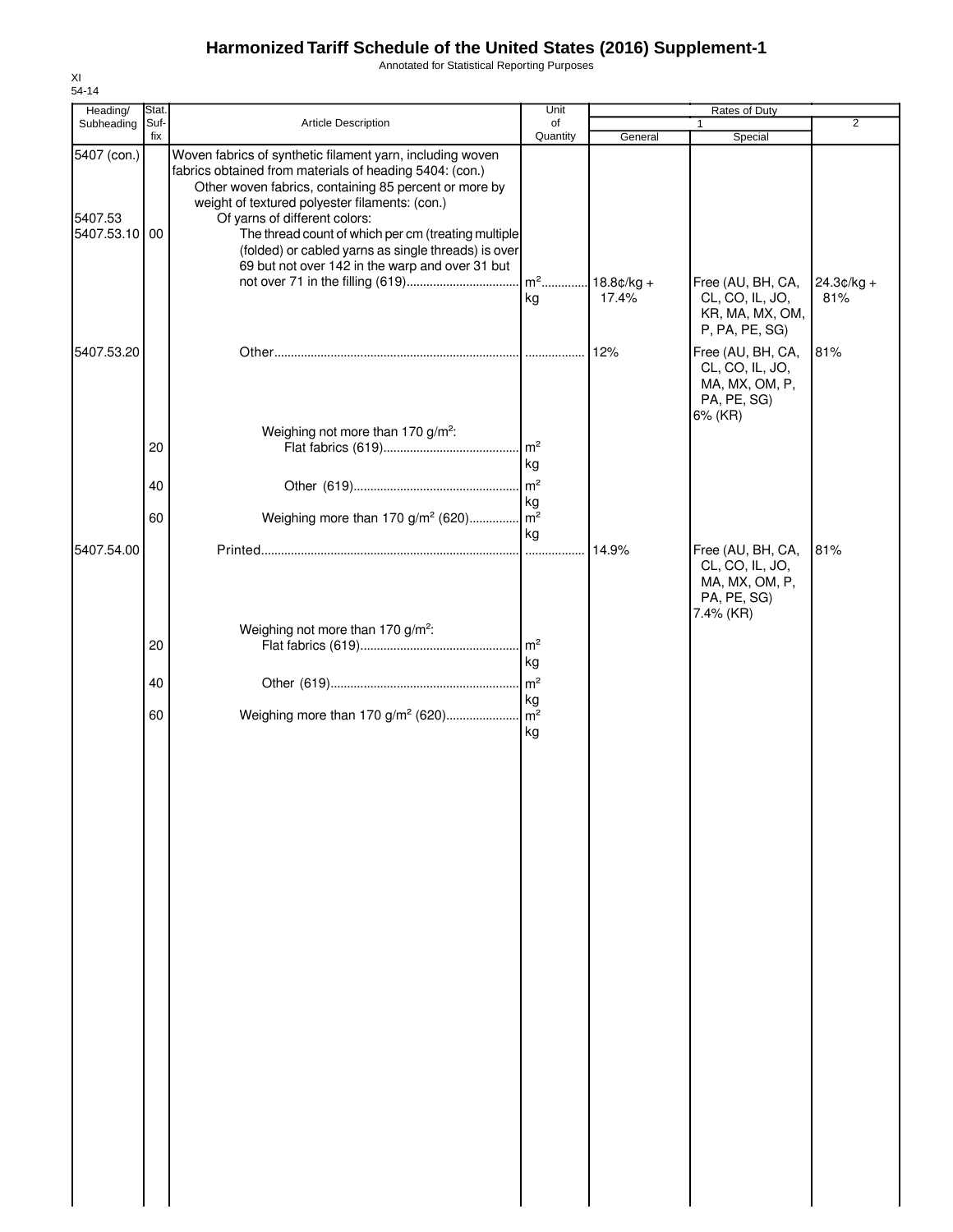Annotated for Statistical Reporting Purposes

| Heading/               | Stat.       |                                                                                                                                                                                                                                                                                                                                                                                                                                                                  | Unit                 |                       | Rates of Duty                                                                                |                     |
|------------------------|-------------|------------------------------------------------------------------------------------------------------------------------------------------------------------------------------------------------------------------------------------------------------------------------------------------------------------------------------------------------------------------------------------------------------------------------------------------------------------------|----------------------|-----------------------|----------------------------------------------------------------------------------------------|---------------------|
| Subheading             | Suf-<br>fix | <b>Article Description</b>                                                                                                                                                                                                                                                                                                                                                                                                                                       | of<br>Quantity       | General               | Special                                                                                      | 2                   |
| 5407 (con.)<br>5407.61 |             | Woven fabrics of synthetic filament yarn, including woven<br>fabrics obtained from materials of heading 5404: (con.)<br>Other woven fabrics, containing 85 percent or more by<br>weight of polyester filaments:<br>Containing 85 percent or more by weight of non<br>textured polyester filaments:<br>Dyed, measuring less than 77 cm in width or less<br>than 77 cm between selvages, the thread count of<br>which per cm (treating multiple (folded) or cabled |                      |                       |                                                                                              |                     |
| 5407.61.11             | 00          | yarns as single threads) is over 69 but not over<br>142 in the warp and over 31 but not over 71 in the<br>filling:<br>Wholly of polyester, of single yarns measuring<br>not less than 75 decitex but not more than<br>80 decitex, having 24 filaments per yarn and<br>with a twist of 900 or more turns per meter                                                                                                                                                | $m2$ .<br>kg         | $19.4¢/kg + 18%$      | Free (AU, BH, CA,<br>CL, CO, IL, JO,<br>KR, MA, MX, OM,                                      | $24.3¢/kg +$<br>81% |
| 5407.61.19 00          |             |                                                                                                                                                                                                                                                                                                                                                                                                                                                                  | $m^2$<br>kg          | 19.4¢/kg + 18%        | P, PA, PE, SG)<br>Free (AU, BH, CA,<br>CL, CO, IL, JO,                                       | $24.3¢/kg +$<br>81% |
| 5407.61.21             | 00          | Of yarns of different colors, the thread count of<br>which per cm (treating multiple (folded) or cabled<br>yarns as single threads) is over 69 but not over<br>142 in the warp and over 31 but not over 71 in the<br>filling:<br>Wholly of polyester, of single yarns meas- uring<br>not less than 75 decitex but not more than<br>80 decitex, having 24 filaments per yarn and<br>with a twist of 900 or more turns per meter                                   | $m2$ .<br>kg         | $12.2¢/kg +$<br>11.3% | KR, MA, MX, OM,<br>P, PA, PE, SG)<br>Free (AU, BH, CA,<br>CL, CO, IL, JO,<br>KR, MA, MX, OM, | $24.3¢/kg +$<br>81% |
| 5407.61.29 00          |             |                                                                                                                                                                                                                                                                                                                                                                                                                                                                  | m <sup>2</sup><br>kg | $12.2¢/kg +$<br>11.3% | P, PA, PE, SG)<br>Free (AU, BH, CA,<br>CL, CO, IL, JO,<br>MA, MX, OM, P,                     | $24.3¢/kg +$<br>81% |
|                        |             |                                                                                                                                                                                                                                                                                                                                                                                                                                                                  |                      |                       | PA, PE, SG)<br>$6.1$ ¢/kg + 5.6% (KR)                                                        |                     |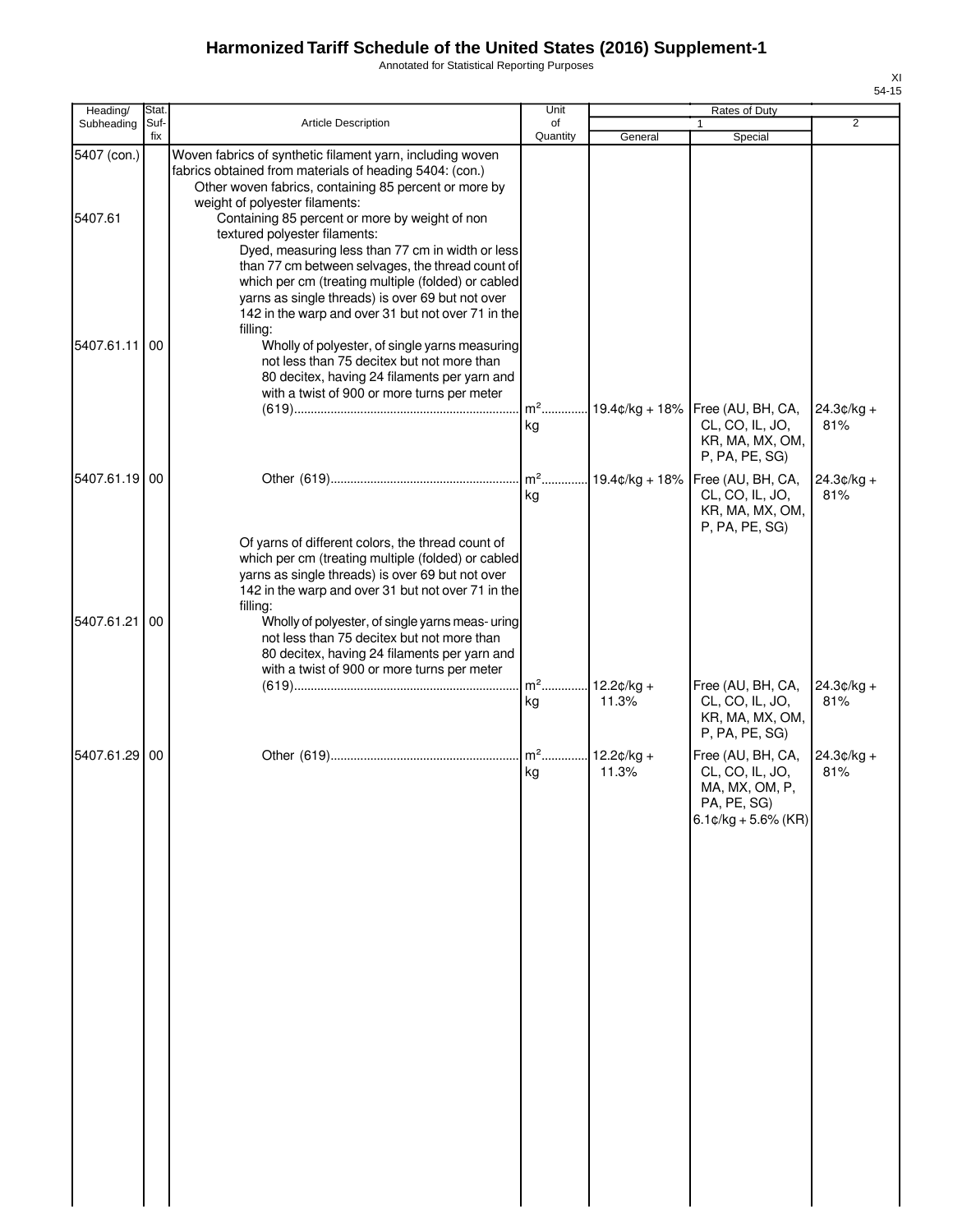Annotated for Statistical Reporting Purposes

| Heading/                                       | Stat.       |                                                                                                                                                                                                                                                                                                                                                                                                                                                                                                                             | Unit                       |         | Rates of Duty                                                             |                |
|------------------------------------------------|-------------|-----------------------------------------------------------------------------------------------------------------------------------------------------------------------------------------------------------------------------------------------------------------------------------------------------------------------------------------------------------------------------------------------------------------------------------------------------------------------------------------------------------------------------|----------------------------|---------|---------------------------------------------------------------------------|----------------|
| Subheading                                     | Suf-<br>fix | Article Description                                                                                                                                                                                                                                                                                                                                                                                                                                                                                                         | of<br>Quantity             | General | 1<br>Special                                                              | $\overline{2}$ |
| 5407 (con.)<br>5407.61<br>(con.)<br>5407.61.91 | 00          | Woven fabrics of synthetic filament yarn, including woven<br>fabrics obtained from materials of heading 5404: (con.)<br>Other woven fabrics, containing 85 percent or more by<br>weight of polyester filaments: (con.)<br>Containing 85 percent or more by weight of non<br>textured polyester filaments: (con.)<br>Other:<br>Wholly of polyester, of single yarns meas- uring<br>not less than 75 decitex but not more than<br>80 decitex, having 24 filaments per yarn and<br>with a twist of 900 or more turns per meter | m <sup>2</sup> 14.9%       |         | Free (AU, BH, CA,                                                         | 81%            |
|                                                |             |                                                                                                                                                                                                                                                                                                                                                                                                                                                                                                                             | kg                         |         | CL, CO, IL, JO,<br>MA, MX, OM, P,<br>PA, PE, SG)<br>7.4% (KR)             |                |
| 5407.61.99                                     |             |                                                                                                                                                                                                                                                                                                                                                                                                                                                                                                                             |                            | 14.9%   | Free (AU, BH, CA,<br>CL, CO, IL, JO,<br>KR, MA, MX, OM,<br>P, PA, PE, SG) | 81%            |
|                                                | 05          | Unbleached or bleached:<br>Weighing not more than 170 g/m <sup>2</sup> :                                                                                                                                                                                                                                                                                                                                                                                                                                                    | kg                         |         |                                                                           |                |
|                                                | 10          |                                                                                                                                                                                                                                                                                                                                                                                                                                                                                                                             | m <sup>2</sup><br>kg       |         |                                                                           |                |
|                                                | 15          | Weighing more than 170 g/m <sup>2</sup><br>Dyed:                                                                                                                                                                                                                                                                                                                                                                                                                                                                            | m <sup>2</sup><br>kg       |         |                                                                           |                |
|                                                | 25          | Weighing not more than 170 g/m <sup>2</sup> :<br>Flat fabrics (619)                                                                                                                                                                                                                                                                                                                                                                                                                                                         | $\mathsf{Im}^2$            |         |                                                                           |                |
|                                                | 30          |                                                                                                                                                                                                                                                                                                                                                                                                                                                                                                                             | kg<br>m <sup>2</sup>       |         |                                                                           |                |
|                                                | 35          | Weighing more than 170 g/m <sup>2</sup>                                                                                                                                                                                                                                                                                                                                                                                                                                                                                     | kg<br>$\mathsf{Im}^2$      |         |                                                                           |                |
|                                                | 45          | Of yarns of different colors:<br>Weighing not more than 170 g/m <sup>2</sup> :<br>Flat fabrics (619)                                                                                                                                                                                                                                                                                                                                                                                                                        | kg<br>m <sup>2</sup><br>kg |         |                                                                           |                |
|                                                | 50          |                                                                                                                                                                                                                                                                                                                                                                                                                                                                                                                             | m <sup>2</sup>             |         |                                                                           |                |
|                                                | 55          | Weighing more than 170 g/m <sup>2</sup><br>Printed:                                                                                                                                                                                                                                                                                                                                                                                                                                                                         | kg<br>$\rm{m}^2$<br>kg     |         |                                                                           |                |
|                                                | 65          | Weighing not more than 170 g/m <sup>2</sup> :<br>Flat fabrics (619)                                                                                                                                                                                                                                                                                                                                                                                                                                                         | m <sup>2</sup><br>kg       |         |                                                                           |                |
|                                                | 70          |                                                                                                                                                                                                                                                                                                                                                                                                                                                                                                                             | m <sup>2</sup>             |         |                                                                           |                |
|                                                | 75          | Weighing more than 170 g/m <sup>2</sup>                                                                                                                                                                                                                                                                                                                                                                                                                                                                                     | kg<br>$\rm{m}^2$<br>kg     |         |                                                                           |                |
|                                                |             |                                                                                                                                                                                                                                                                                                                                                                                                                                                                                                                             |                            |         |                                                                           |                |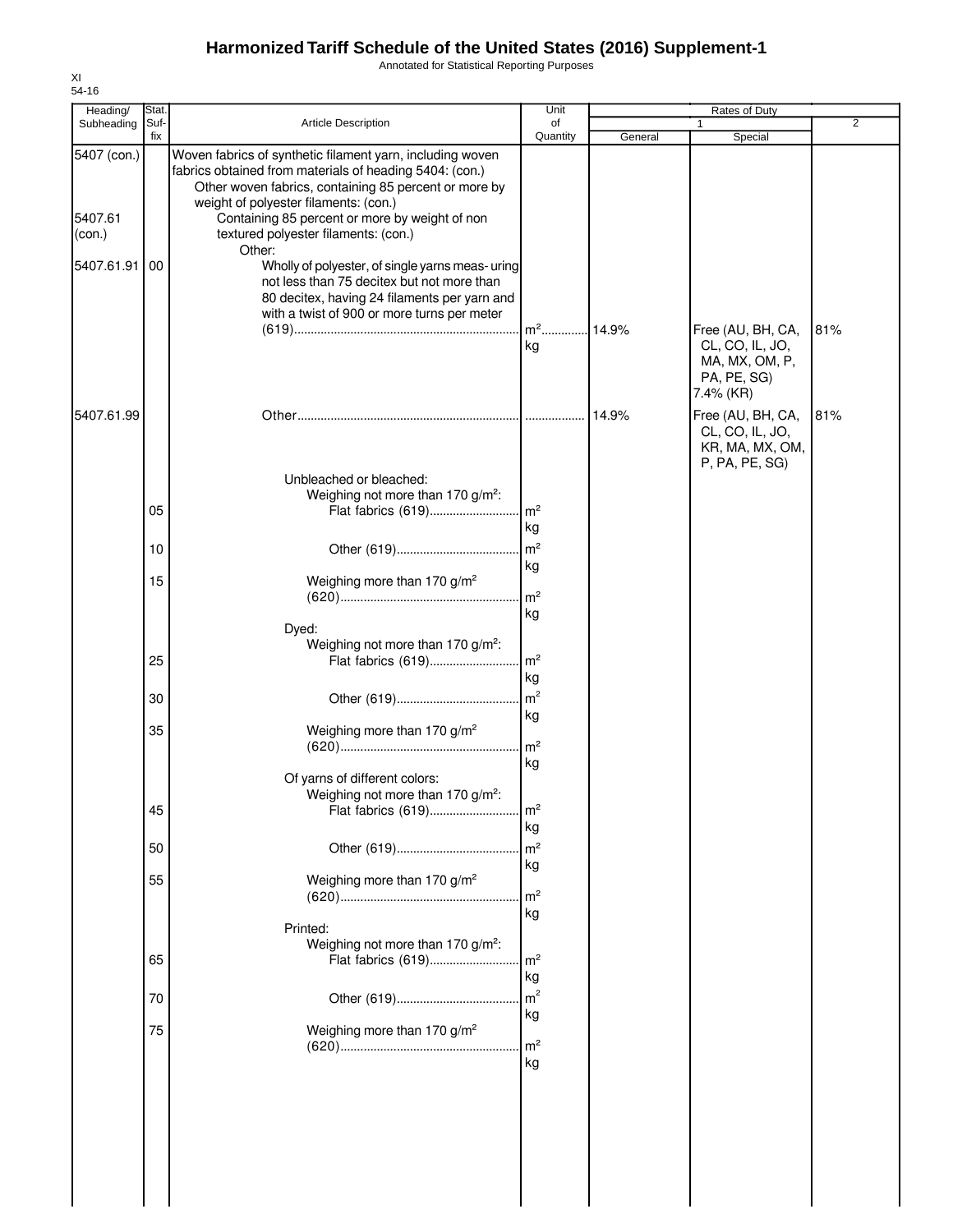Annotated for Statistical Reporting Purposes

| Heading/               | <b>Stat</b> |                                                                                                                                                                                                                                  | Unit                 |         | Rates of Duty                                                                      |                     |
|------------------------|-------------|----------------------------------------------------------------------------------------------------------------------------------------------------------------------------------------------------------------------------------|----------------------|---------|------------------------------------------------------------------------------------|---------------------|
| Subheading             | Suf-        | <b>Article Description</b>                                                                                                                                                                                                       | of                   |         |                                                                                    | $\overline{2}$      |
|                        | fix         |                                                                                                                                                                                                                                  | Quantity             | General | Special                                                                            |                     |
| 5407 (con.)<br>5407.69 |             | Woven fabrics of synthetic filament yarn, including woven<br>fabrics obtained from materials of heading 5404: (con.)<br>Other woven fabrics, containing 85 percent or more by<br>weight of polyester filaments: (con.)<br>Other: |                      |         |                                                                                    |                     |
| 5407.69.10             |             |                                                                                                                                                                                                                                  |                      | 14.9%   | Free (AU, BH, CA,<br>CL, CO, IL, JO,<br>MA, MX, OM, P,<br>PA, PE, SG)<br>7.4% (KR) | 81%                 |
|                        | 10<br>60    | Weighing not more than 170 g/m <sup>2</sup> (619) m <sup>2</sup><br>Weighing more than 170 g/m <sup>2</sup> (620) m <sup>2</sup>                                                                                                 | kg                   |         |                                                                                    |                     |
|                        |             |                                                                                                                                                                                                                                  | kg                   |         |                                                                                    |                     |
| 5407.69.20             |             |                                                                                                                                                                                                                                  |                      | 14.9%   | Free (AU, BH, CA,<br>CL, CO, IL, JO,<br>MA, MX, OM, P,<br>PA, PE, SG)<br>7.4% (KR) | 81%                 |
|                        | 10          | Weighing not more than 170 g/m <sup>2</sup> (619) m <sup>2</sup>                                                                                                                                                                 | kg                   |         |                                                                                    |                     |
|                        | 60          | Weighing more than 170 g/m <sup>2</sup> (620) m <sup>2</sup>                                                                                                                                                                     | kg                   |         |                                                                                    |                     |
| 5407.69.30             | 00          | Of yarns of different colors:<br>The thread count of which per cm (treating<br>multiple (folded) or cabled yarns as single<br>threads) is over 69 but not over 142 in the warp<br>and over 31 but not over 71 in the filling     |                      |         |                                                                                    |                     |
|                        |             |                                                                                                                                                                                                                                  | m <sup>2</sup><br>kg | Free    |                                                                                    | $24.3¢/kg +$<br>81% |
| 5407.69.40             |             |                                                                                                                                                                                                                                  |                      | 8.5%    | Free (AU, BH, CA,<br>CL, CO, IL, JO,<br>MA, MX, OM, P,<br>PA, PE, SG)<br>4.2% (KR) | 81%                 |
|                        | 10          | Weighing not more than 170 g/m <sup>2</sup> (619) m <sup>2</sup>                                                                                                                                                                 | kg                   |         |                                                                                    |                     |
|                        | 60          | Weighing more than 170 g/m <sup>2</sup> (620)                                                                                                                                                                                    | m <sup>2</sup><br>kg |         |                                                                                    |                     |
| 5407.69.90             |             |                                                                                                                                                                                                                                  |                      | 14.9%   | Free (AU, BH, CA,<br>CL, CO, IL, JO,<br>MA, MX, OM, P,<br>PA, PE, SG)<br>7.4% (KR) | 81%                 |
|                        | 10          | Weighing not more than 170 g/m <sup>2</sup> (619) m <sup>2</sup>                                                                                                                                                                 | kg                   |         |                                                                                    |                     |
|                        | 60          | Weighing more than 170 g/m <sup>2</sup> (620)                                                                                                                                                                                    | m <sup>2</sup><br>kg |         |                                                                                    |                     |
|                        |             |                                                                                                                                                                                                                                  |                      |         |                                                                                    |                     |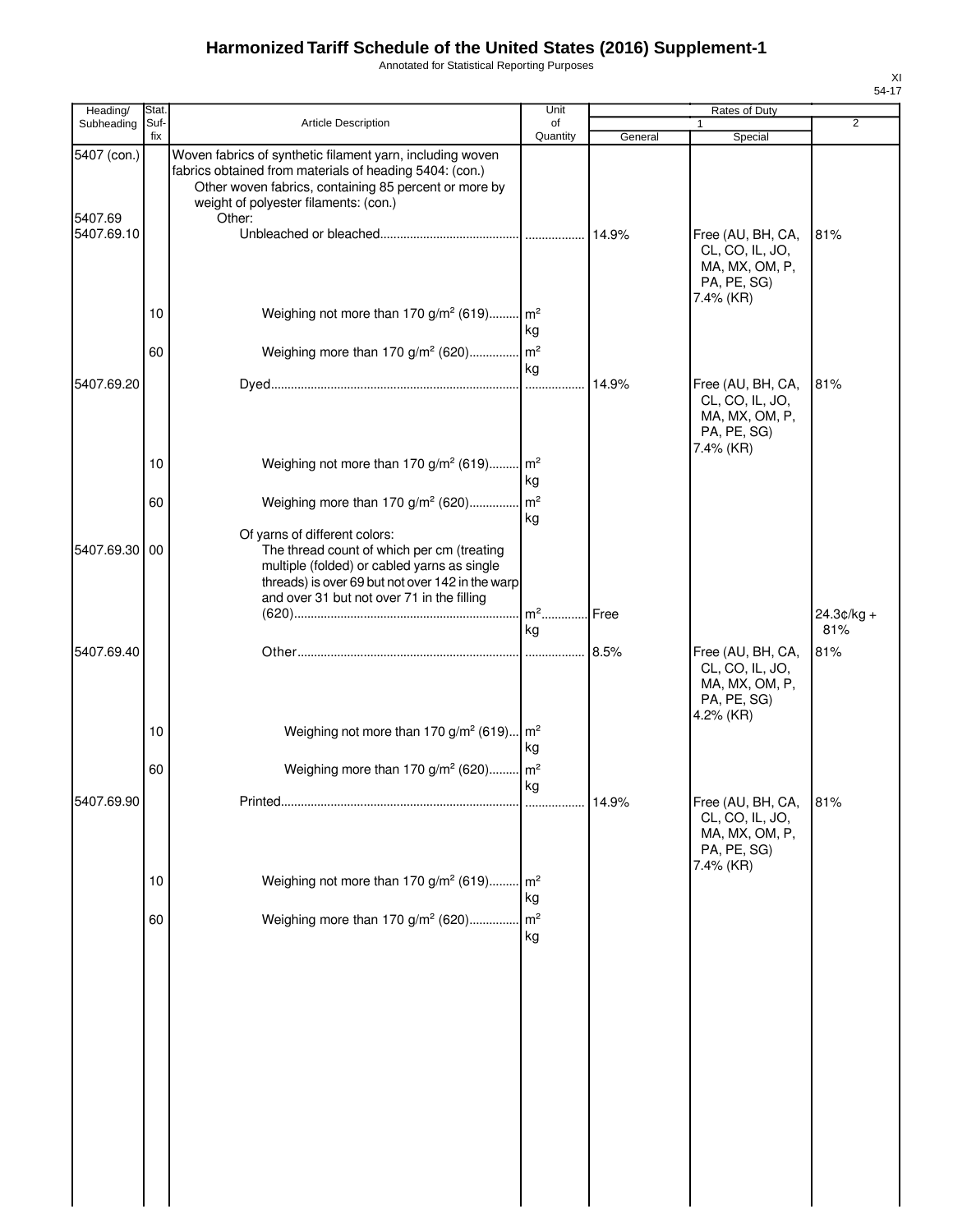Annotated for Statistical Reporting Purposes

| Heading/                   | Stat.    |                                                                                                                                                                                                | Unit                 |         | Rates of Duty                                                                      |                     |
|----------------------------|----------|------------------------------------------------------------------------------------------------------------------------------------------------------------------------------------------------|----------------------|---------|------------------------------------------------------------------------------------|---------------------|
| Subheading                 | Suf-     | <b>Article Description</b>                                                                                                                                                                     | of                   |         |                                                                                    | $\overline{2}$      |
| 5407 (con.)                | fix      | Woven fabrics of synthetic filament yarn, including woven<br>fabrics obtained from materials of heading 5404: (con.)<br>Other woven fabrics, containing 85 percent or more by                  | Quantity             | General | Special                                                                            |                     |
| 5407.71.00                 |          | weight of synthetic filaments:                                                                                                                                                                 |                      |         | Free (AU, BH, CA,<br>CL, CO, IL, JO,<br>MA, MX, OM, P,<br>PA, PE, SG)<br>7.4% (KR) | 81%                 |
|                            | 15       | Weighing not more than 170 g/m <sup>2</sup> (620) m <sup>2</sup>                                                                                                                               | kg                   |         |                                                                                    |                     |
|                            | 60       |                                                                                                                                                                                                | kg                   |         |                                                                                    |                     |
| 5407.72.00                 |          |                                                                                                                                                                                                |                      | 14.9%   | Free (AU, BH, CA,<br>CL, CO, IL, JO,<br>MA, MX, OM, P,<br>PA, PE, SG)<br>7.4% (KR) | 81%                 |
|                            | 15       | Weighing not more than 170 g/m <sup>2</sup> (620) m <sup>2</sup>                                                                                                                               | kg                   |         |                                                                                    |                     |
|                            | 60       |                                                                                                                                                                                                | kg                   |         |                                                                                    |                     |
| 5407.73<br>5407.73.10      | 00       | Of yarns of different colors:<br>The thread count of which per cm (treating multiple<br>(folded) or cabled yarns as single threads) is over<br>69 but not over 142 in the warp and over 31 but | kg                   |         |                                                                                    | $24.3¢/kg +$<br>81% |
| 5407.73.20                 |          |                                                                                                                                                                                                |                      |         | Free (AU, BH, CA,                                                                  | 81%                 |
|                            | 15<br>60 | Weighing not more than 170 $g/m^2$ (620) $m^2$<br>Weighing more than 170 g/m <sup>2</sup> (620) m <sup>2</sup>                                                                                 | kg                   |         | CL, CO, IL, JO,<br>KR, MA, MX, OM,<br>P, PA, PE, SG)                               |                     |
| 5407.74.00                 |          |                                                                                                                                                                                                | ka                   | 14.9%   | Free (AU, BH, CA,<br>CL, CO, IL, JO,<br>MA, MX, OM, P,<br>PA, PE, SG)<br>7.4% (KR) | 81%                 |
|                            | 15       | Weighing not more than 170 $g/m^2$ (620) m <sup>2</sup>                                                                                                                                        | kg                   |         |                                                                                    |                     |
|                            | 60       | Weighing more than 170 g/m <sup>2</sup> (620)                                                                                                                                                  | m <sup>2</sup><br>kg |         |                                                                                    |                     |
| 1/ See heading 9902.40.77. |          |                                                                                                                                                                                                |                      |         |                                                                                    |                     |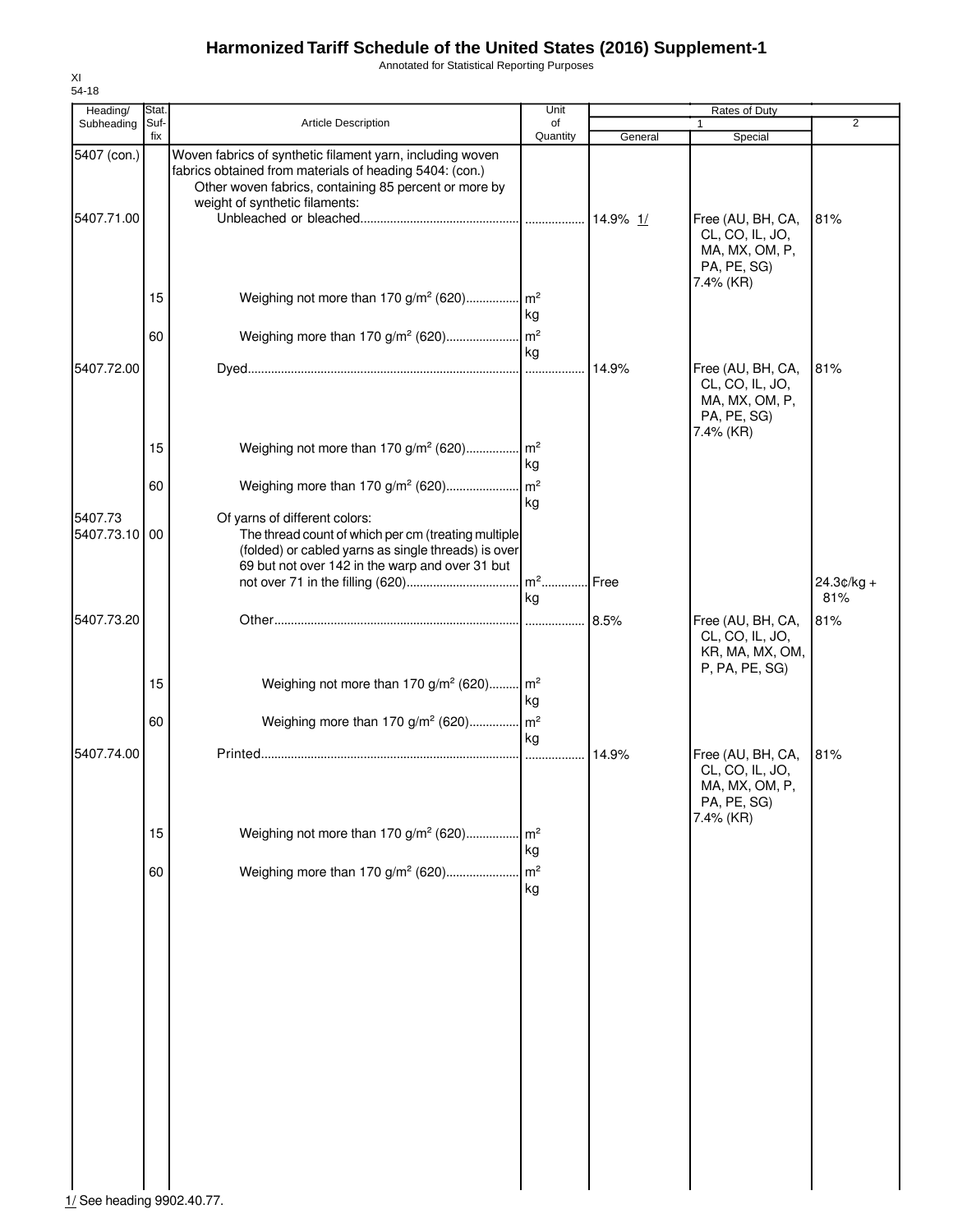Annotated for Statistical Reporting Purposes

| Heading/    | Stat.       |                                                                                                                                                                                                                                                          | Unit                  |         | Rates of Duty                                                             |                |
|-------------|-------------|----------------------------------------------------------------------------------------------------------------------------------------------------------------------------------------------------------------------------------------------------------|-----------------------|---------|---------------------------------------------------------------------------|----------------|
| Subheading  | Suf-<br>fix | <b>Article Description</b>                                                                                                                                                                                                                               | of<br>Quantity        | General | Special                                                                   | $\overline{2}$ |
| 5407 (con.) |             | Woven fabrics of synthetic filament yarn, including woven<br>fabrics obtained from materials of heading 5404: (con.)<br>Other woven fabrics, containing less than 85 percent by<br>weight of synthetic filaments, mixed mainly or solely with<br>cotton: |                       |         |                                                                           |                |
| 5407.81.00  |             |                                                                                                                                                                                                                                                          |                       | 14.9%   | Free (AU, BH, CA,<br>CL, CO, IL, JO,<br>KR, MA, MX, OM,<br>P, PA, PE, SG) | 81%            |
|             | 10          |                                                                                                                                                                                                                                                          | $\mathsf{Im}^2$<br>kg |         |                                                                           |                |
|             | 20          |                                                                                                                                                                                                                                                          | m <sup>2</sup><br>kg  |         |                                                                           |                |
|             | 30          |                                                                                                                                                                                                                                                          | m <sup>2</sup><br>kg  |         |                                                                           |                |
|             | 40          | Satin weave or twill weave (628)                                                                                                                                                                                                                         | $\mathsf{Im}^2$<br>kg |         |                                                                           |                |
|             | 90          |                                                                                                                                                                                                                                                          | $\mathsf{Im}^2$<br>kg |         |                                                                           |                |
| 5407.82.00  |             |                                                                                                                                                                                                                                                          |                       | 14.9%   | Free (AU, BH, CA,<br>CL, CO, IL, JO,<br>KR, MA, MX, OM,<br>P, PA, PE, SG) | 81%            |
|             | 10          |                                                                                                                                                                                                                                                          | $\mathsf{Im}^2$<br>kg |         |                                                                           |                |
|             | 20          |                                                                                                                                                                                                                                                          | $\mathsf{m}^2$<br>kg  |         |                                                                           |                |
|             | 30          |                                                                                                                                                                                                                                                          | kg                    |         |                                                                           |                |
|             | 40          | Satin weave or twill weave (628)                                                                                                                                                                                                                         | m <sup>2</sup><br>kg  |         |                                                                           |                |
| 5407.83.00  | 90          |                                                                                                                                                                                                                                                          | m <sup>2</sup><br>ka  | 8.5%    |                                                                           | 81%            |
|             |             |                                                                                                                                                                                                                                                          |                       |         | Free (AU, BH, CA,<br>CL, CO, IL, JO,<br>KR, MA, MX, OM,<br>P, PA, PE, SG) |                |
|             | 10          |                                                                                                                                                                                                                                                          | $\mathsf{I}^2$<br>kg  |         |                                                                           |                |
|             | 20          |                                                                                                                                                                                                                                                          | m <sup>2</sup><br>kg  |         |                                                                           |                |
|             | 30          |                                                                                                                                                                                                                                                          | m <sup>2</sup><br>kg  |         |                                                                           |                |
|             | 40          | Satin weave or twill weave (628)                                                                                                                                                                                                                         | m <sup>2</sup><br>kg  |         |                                                                           |                |
|             | 90          |                                                                                                                                                                                                                                                          | m <sup>2</sup><br>kg  |         |                                                                           |                |
|             |             |                                                                                                                                                                                                                                                          |                       |         |                                                                           |                |
|             |             |                                                                                                                                                                                                                                                          |                       |         |                                                                           |                |
|             |             |                                                                                                                                                                                                                                                          |                       |         |                                                                           |                |
|             |             |                                                                                                                                                                                                                                                          |                       |         |                                                                           |                |
|             |             |                                                                                                                                                                                                                                                          |                       |         |                                                                           |                |
|             |             |                                                                                                                                                                                                                                                          |                       |         |                                                                           |                |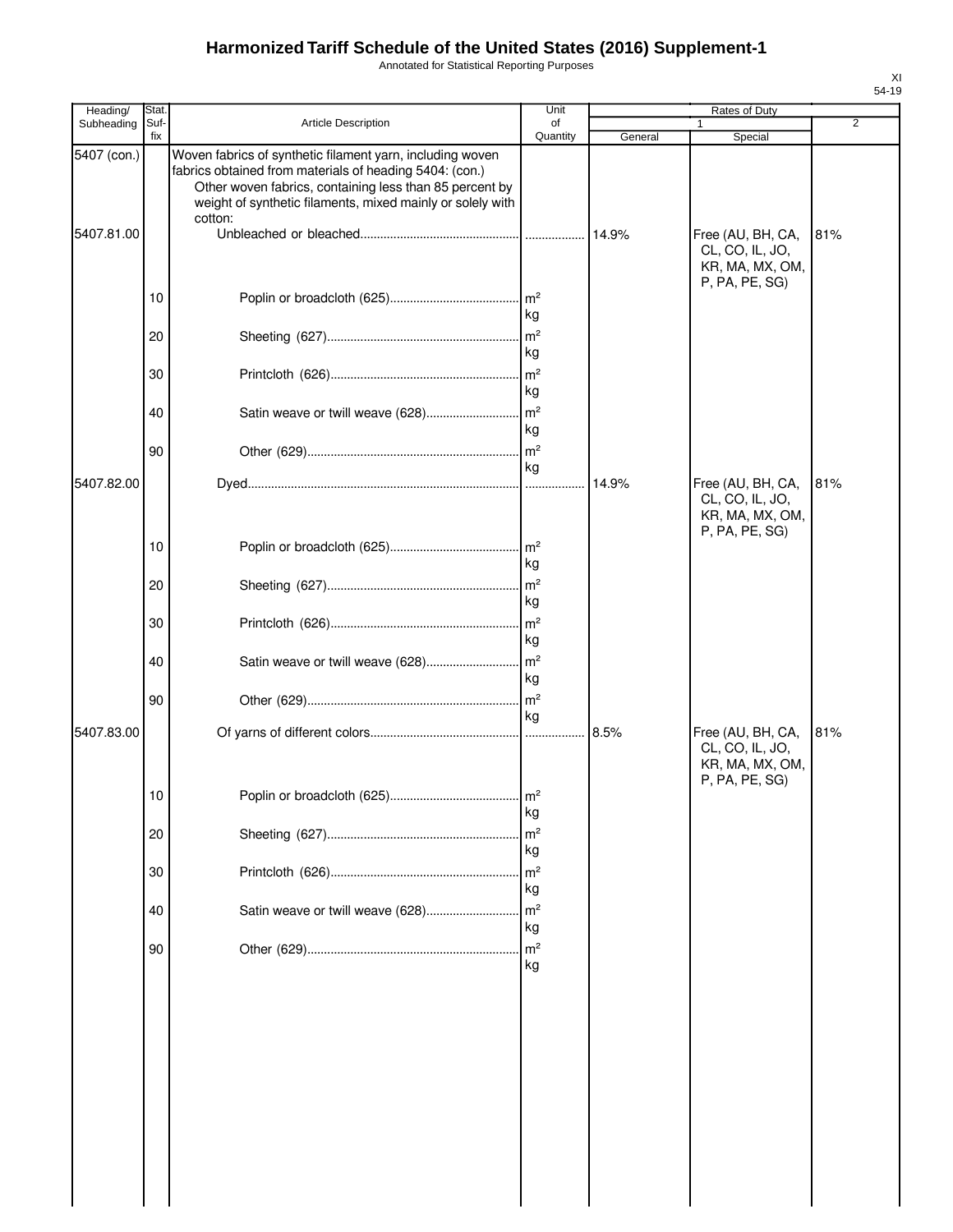Annotated for Statistical Reporting Purposes

| Heading/    | Stat.<br>Suf- |                                                                                                                                                                                                                                               | Unit                  |         | Rates of Duty                                                             | 2                   |
|-------------|---------------|-----------------------------------------------------------------------------------------------------------------------------------------------------------------------------------------------------------------------------------------------|-----------------------|---------|---------------------------------------------------------------------------|---------------------|
| Subheading  | fix           | Article Description                                                                                                                                                                                                                           | of<br>Quantity        | General | Special                                                                   |                     |
| 5407 (con.) |               | Woven fabrics of synthetic filament yarn, including woven<br>fabrics obtained from materials of heading 5404: (con.)<br>Other woven fabrics, containing less than 85 percent by<br>weight of synthetic filaments, mixed mainly or solely with |                       |         |                                                                           |                     |
| 5407.84.00  |               | cotton: (con.)                                                                                                                                                                                                                                |                       | 14.9%   | Free (AU, BH, CA,<br>CL, CO, IL, JO,<br>KR, MA, MX, OM,<br>P, PA, PE, SG) | 81%                 |
|             | 10            |                                                                                                                                                                                                                                               | kg                    |         |                                                                           |                     |
|             | 20            |                                                                                                                                                                                                                                               | $\mathsf{Im}^2$<br>kg |         |                                                                           |                     |
|             | 30            |                                                                                                                                                                                                                                               | m <sup>2</sup><br>kg  |         |                                                                           |                     |
|             | 40            | Satin weave or twill weave (628)                                                                                                                                                                                                              | $\mathsf{m}^2$<br>kg  |         |                                                                           |                     |
|             | 90            |                                                                                                                                                                                                                                               | $\mathsf{m}^2$<br>kg  |         |                                                                           |                     |
| 5407.91     |               | Other woven fabrics:<br>Unbleached or bleached:<br>Mixed mainly or solely with wool or fine animal hair:                                                                                                                                      |                       |         |                                                                           |                     |
| 5407.91.05  |               | Containing 36 percent or more by weight of                                                                                                                                                                                                    | .                     | 25%     | Free (AU, BH, CA,<br>CL, CO, IL, JO,                                      | 48.5¢/kg +<br>68.5% |
|             | 10            |                                                                                                                                                                                                                                               |                       |         | KR, MA, MX, OM,<br>P, PA, PE, SG)                                         |                     |
|             | 20            |                                                                                                                                                                                                                                               | kg<br>$\mathsf{Im}^2$ |         |                                                                           |                     |
| 5407.91.10  | 00            |                                                                                                                                                                                                                                               | kg<br>kg              |         | Free (AU, BH, CA,<br>CL, CO, IL, JO,<br>KR, MA, MX, OM,<br>P, PA, PE, SG) | 80.5%               |
|             |               |                                                                                                                                                                                                                                               |                       |         |                                                                           |                     |
|             |               |                                                                                                                                                                                                                                               |                       |         |                                                                           |                     |
|             |               |                                                                                                                                                                                                                                               |                       |         |                                                                           |                     |
|             |               |                                                                                                                                                                                                                                               |                       |         |                                                                           |                     |
|             |               |                                                                                                                                                                                                                                               |                       |         |                                                                           |                     |
|             |               |                                                                                                                                                                                                                                               |                       |         |                                                                           |                     |
|             |               |                                                                                                                                                                                                                                               |                       |         |                                                                           |                     |
|             |               |                                                                                                                                                                                                                                               |                       |         |                                                                           |                     |
|             |               |                                                                                                                                                                                                                                               |                       |         |                                                                           |                     |
|             |               |                                                                                                                                                                                                                                               |                       |         |                                                                           |                     |
|             |               |                                                                                                                                                                                                                                               |                       |         |                                                                           |                     |

XI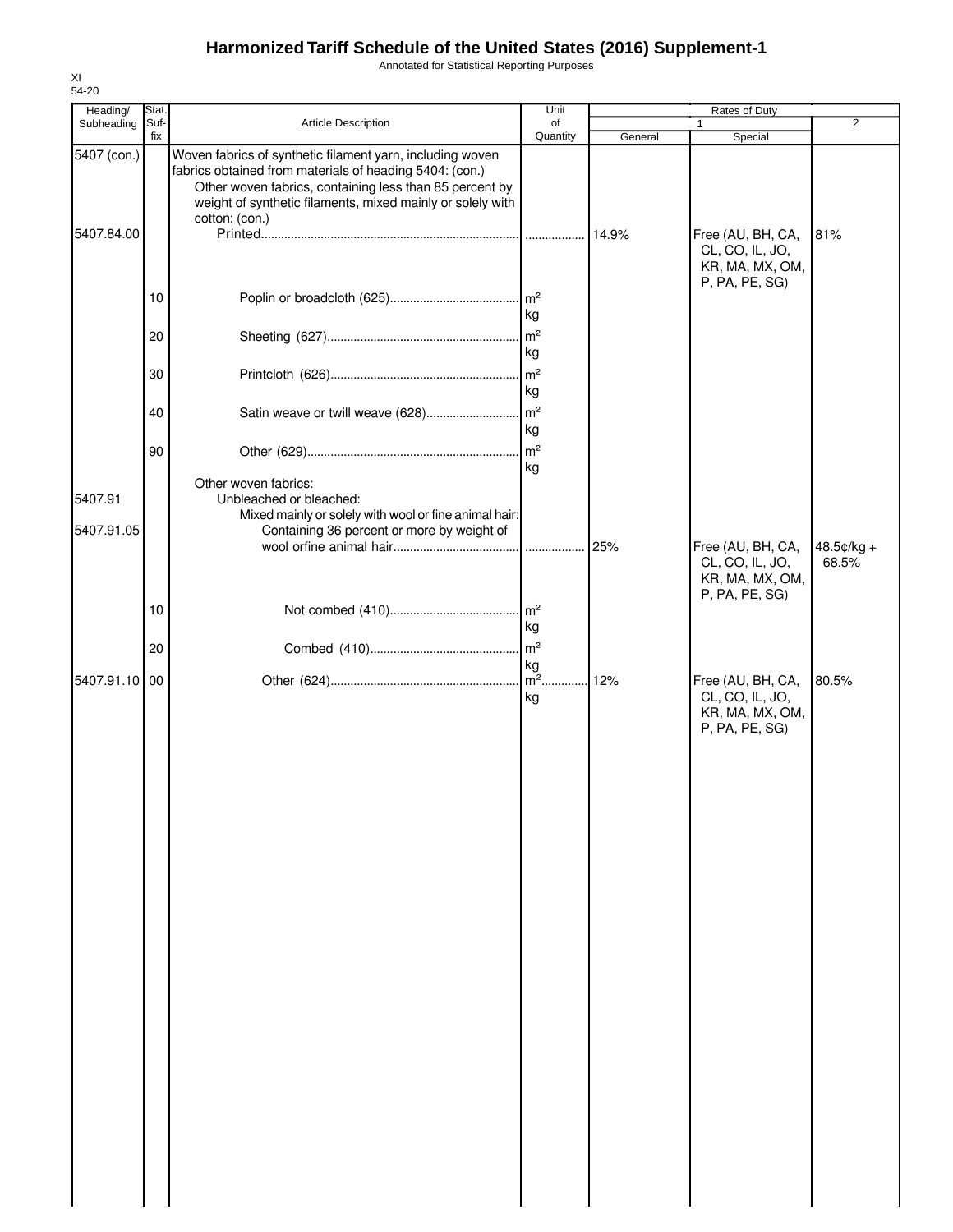Annotated for Statistical Reporting Purposes

| Heading/               | Stat.       |                                                                                                                                                                                       | Unit                       |         | Rates of Duty                                                                      |                |
|------------------------|-------------|---------------------------------------------------------------------------------------------------------------------------------------------------------------------------------------|----------------------------|---------|------------------------------------------------------------------------------------|----------------|
| Subheading             | Suf-<br>fix | Article Description                                                                                                                                                                   | of<br>Quantity             |         | $\mathbf{1}$                                                                       | $\overline{2}$ |
| 5407 (con.)<br>5407.91 |             | Woven fabrics of synthetic filament yarn, including woven<br>fabrics obtained from materials of heading 5404: (con.)<br>Other woven fabrics: (con.)<br>Unbleached or bleached: (con.) |                            | General | Special                                                                            |                |
| (con.)<br>5407.91.20   |             |                                                                                                                                                                                       |                            | 14.9%   | Free (AU, BH, CA,<br>CL, CO, IL, JO,<br>MA, MX, OM, P,<br>PA, PE, SG)<br>7.4% (KR) | 81%            |
|                        | $10$        | Mixed mainly or solely with artificial filaments                                                                                                                                      | $\mathsf{m}^2$<br>kg       |         |                                                                                    |                |
|                        | 20          | Other:<br>Poplin or broadcloth (625)                                                                                                                                                  | $\mathsf{Im}^2$<br>kg      |         |                                                                                    |                |
|                        | $30\,$      |                                                                                                                                                                                       | kg<br>$\mathsf{m}^2$       |         |                                                                                    |                |
|                        | 40<br>50    | Satin weave or twill weave (628)                                                                                                                                                      | kg<br>$\mathsf{m}^2$       |         |                                                                                    |                |
|                        | 90          |                                                                                                                                                                                       | kg<br>$\mathsf{m}^2$<br>kg |         |                                                                                    |                |
|                        |             |                                                                                                                                                                                       |                            |         |                                                                                    |                |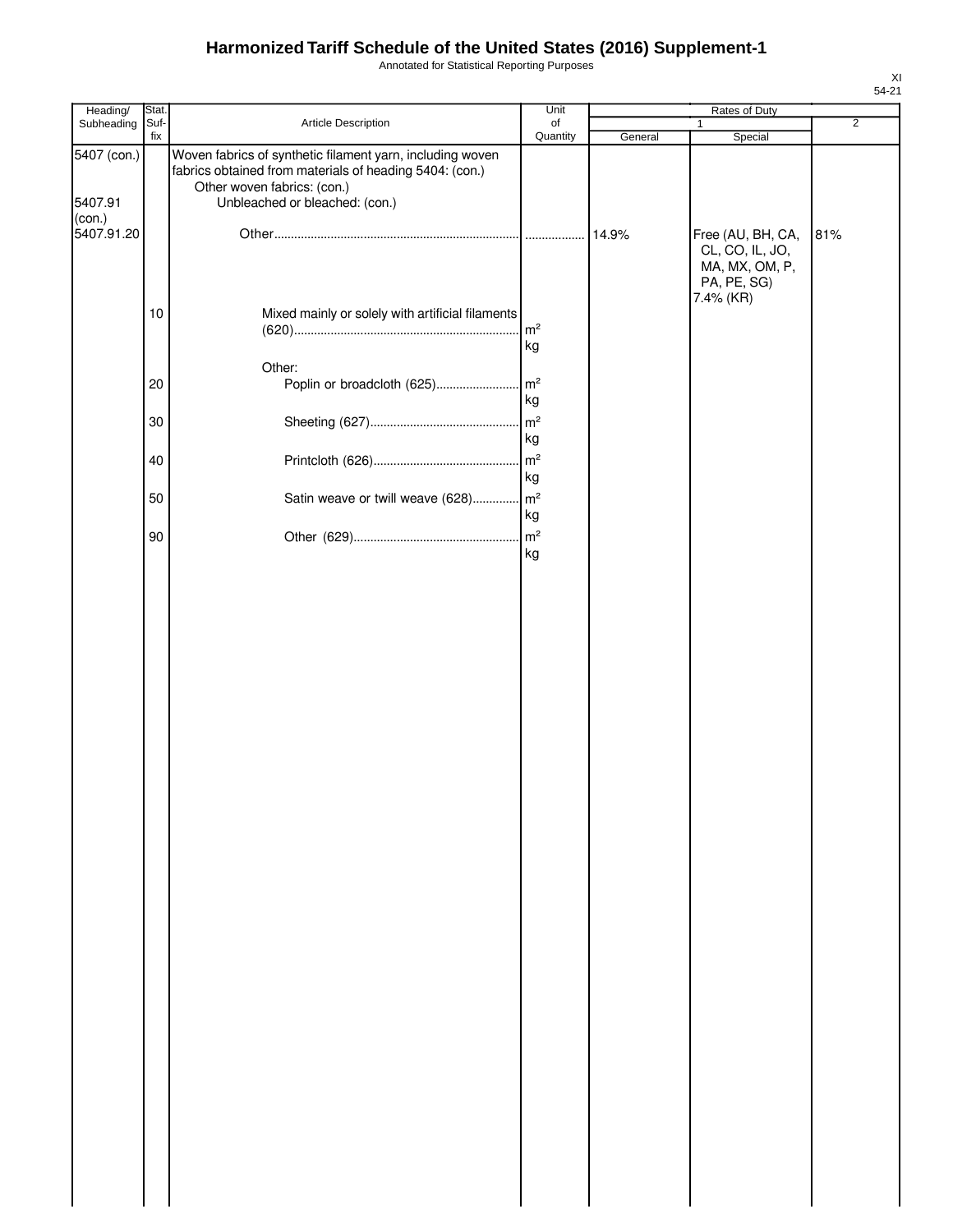Annotated for Statistical Reporting Purposes

| Heading/    | Stat.       |                                                                                                                      | Unit                        |         | Rates of Duty                                                                      |            |
|-------------|-------------|----------------------------------------------------------------------------------------------------------------------|-----------------------------|---------|------------------------------------------------------------------------------------|------------|
| Subheading  | Suf-<br>fix | Article Description                                                                                                  | of<br>Quantity              | General | 1<br>Special                                                                       | 2          |
| 5407 (con.) |             | Woven fabrics of synthetic filament yarn, including woven<br>fabrics obtained from materials of heading 5404: (con.) |                             |         |                                                                                    |            |
| 5407.92     |             | Other woven fabrics: (con.)<br>Dyed:                                                                                 |                             |         |                                                                                    |            |
| 5407.92.05  |             | Mixed mainly or solely with wool or fine animal hair:<br>Containing 36 percent or more by weight of                  |                             | 25%     | Free (AU, BH, CA,                                                                  | 48.5¢/kg + |
|             | 10          |                                                                                                                      |                             |         | CL, CO, IL, JO,<br>KR, MA, MX, OM,<br>P, PA, PE, SG)                               | 68.5%      |
|             | 20          |                                                                                                                      | kg<br>$\mathsf{m}^2$        |         |                                                                                    |            |
| 5407.92.10  |             |                                                                                                                      | kg                          | 12%     | Free (AU, BH, CA,                                                                  | 80.5%      |
|             |             |                                                                                                                      |                             |         | CL, CO, IL, JO,<br>KR, MA, MX, OM,<br>P, PA, PE, SG)                               |            |
|             | 10          |                                                                                                                      | kg                          |         |                                                                                    |            |
|             | 20          |                                                                                                                      | kg                          |         |                                                                                    |            |
| 5407.92.20  |             |                                                                                                                      |                             | 14.9%   | Free (AU, BH, CA,<br>CL, CO, IL, JO,<br>MA, MX, OM, P,<br>PA, PE, SG)<br>7.4% (KR) | 81%        |
|             | 10          | Mixed mainly or solely with artificial filaments                                                                     | $\text{Im}^2$<br>kg         |         |                                                                                    |            |
|             | 20          | Other:                                                                                                               |                             |         |                                                                                    |            |
|             | 30          |                                                                                                                      | kg<br>m <sup>2</sup>        |         |                                                                                    |            |
|             | 40          |                                                                                                                      | kg<br>$\mathsf{Im}^2$<br>kg |         |                                                                                    |            |
|             | 50          | Satin weave or twill weave (628) m <sup>2</sup>                                                                      | kg                          |         |                                                                                    |            |
|             | 90          |                                                                                                                      | m <sup>2</sup><br>kg        |         |                                                                                    |            |
|             |             |                                                                                                                      |                             |         |                                                                                    |            |
|             |             |                                                                                                                      |                             |         |                                                                                    |            |
|             |             |                                                                                                                      |                             |         |                                                                                    |            |
|             |             |                                                                                                                      |                             |         |                                                                                    |            |
|             |             |                                                                                                                      |                             |         |                                                                                    |            |
|             |             |                                                                                                                      |                             |         |                                                                                    |            |
|             |             |                                                                                                                      |                             |         |                                                                                    |            |
|             |             |                                                                                                                      |                             |         |                                                                                    |            |
|             |             |                                                                                                                      |                             |         |                                                                                    |            |
|             |             |                                                                                                                      |                             |         |                                                                                    |            |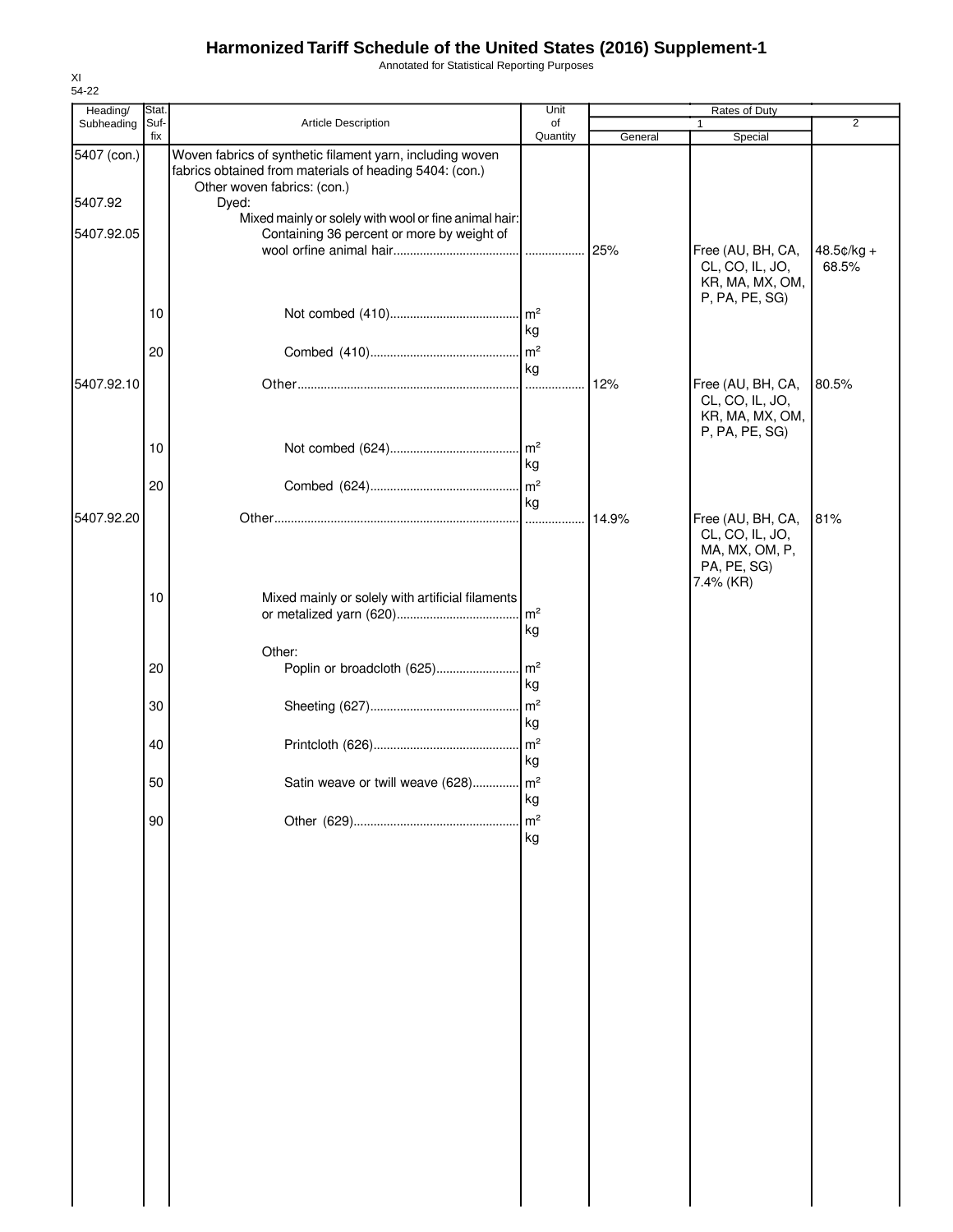Annotated for Statistical Reporting Purposes

| Heading/      | Stat.       |                                                                                                                                                                                                                                                          | Unit                                   |         | Rates of Duty                                                             |                     |
|---------------|-------------|----------------------------------------------------------------------------------------------------------------------------------------------------------------------------------------------------------------------------------------------------------|----------------------------------------|---------|---------------------------------------------------------------------------|---------------------|
| Subheading    | Suf-<br>fix | <b>Article Description</b>                                                                                                                                                                                                                               | of<br>Quantity                         | General | $\mathbf{1}$<br>Special                                                   | $\overline{2}$      |
| 5407 (con.)   |             | Woven fabrics of synthetic filament yarn, including woven<br>fabrics obtained from materials of heading 5404: (con.)<br>Other woven fabrics: (con.)                                                                                                      |                                        |         |                                                                           |                     |
| 5407.93       |             | Of yarns of different colors:                                                                                                                                                                                                                            |                                        |         |                                                                           |                     |
| 5407.93.05    |             | Mixed mainly or solely with wool or fine animal hair:                                                                                                                                                                                                    |                                        |         |                                                                           |                     |
|               |             | Containing 36 percent or more by weight of                                                                                                                                                                                                               |                                        | 25%     | Free (AU, BH, CA,<br>CL, CO, IL, JO,<br>KR, MA, MX, OM,<br>P, PA, PE, SG) | 48.5¢/kg +<br>68.5% |
|               | 10          |                                                                                                                                                                                                                                                          | kg                                     |         |                                                                           |                     |
|               | 20          |                                                                                                                                                                                                                                                          |                                        |         |                                                                           |                     |
| 5407.93.10 00 |             |                                                                                                                                                                                                                                                          | kg                                     | 12%     |                                                                           | 80.5%               |
|               |             |                                                                                                                                                                                                                                                          | kg                                     |         | Free (AU, BH, CA,<br>CL, CO, IL, JO,<br>KR, MA, MX, OM,<br>P, PA, PE, SG) |                     |
| 5407.93.15 00 |             | Other:<br>Containing 85 percent or more by weight of<br>man-made filaments, the thread count of which<br>per cm (treating multiple (folded) or cabled<br>yarns as single threads) is over 69 but not over<br>142 in the warp and over 31 but not over 71 |                                        |         |                                                                           | $24.3¢/kg +$        |
|               |             |                                                                                                                                                                                                                                                          | ka                                     |         |                                                                           | 81%                 |
| 5407.93.20    |             |                                                                                                                                                                                                                                                          |                                        | 12%     | Free (AU, BH, CA,                                                         | 81%                 |
|               | 10          | Mixed mainly or solely with artificial<br>filaments or metalized yarn (620)                                                                                                                                                                              | m <sup>2</sup>                         |         | CL, CO, IL, JO,<br>MA, MX, OM, P,<br>PA, PE, SG)<br>6% (KR)               |                     |
|               |             |                                                                                                                                                                                                                                                          | kg                                     |         |                                                                           |                     |
|               | 20          | Other:<br>Poplin or broadcloth (625)                                                                                                                                                                                                                     | m <sup>2</sup><br>kg                   |         |                                                                           |                     |
|               | 30          |                                                                                                                                                                                                                                                          | m <sup>2</sup><br>kg                   |         |                                                                           |                     |
|               | 40          |                                                                                                                                                                                                                                                          | m <sup>2</sup><br>kg                   |         |                                                                           |                     |
|               | 50          | Satin weave or twill weave (628)                                                                                                                                                                                                                         | m <sup>2</sup><br>kg<br>m <sup>2</sup> |         |                                                                           |                     |
|               | 90          |                                                                                                                                                                                                                                                          | kg                                     |         |                                                                           |                     |
|               |             |                                                                                                                                                                                                                                                          |                                        |         |                                                                           |                     |
|               |             |                                                                                                                                                                                                                                                          |                                        |         |                                                                           |                     |
|               |             |                                                                                                                                                                                                                                                          |                                        |         |                                                                           |                     |
|               |             |                                                                                                                                                                                                                                                          |                                        |         |                                                                           |                     |
|               |             |                                                                                                                                                                                                                                                          |                                        |         |                                                                           |                     |
|               |             |                                                                                                                                                                                                                                                          |                                        |         |                                                                           |                     |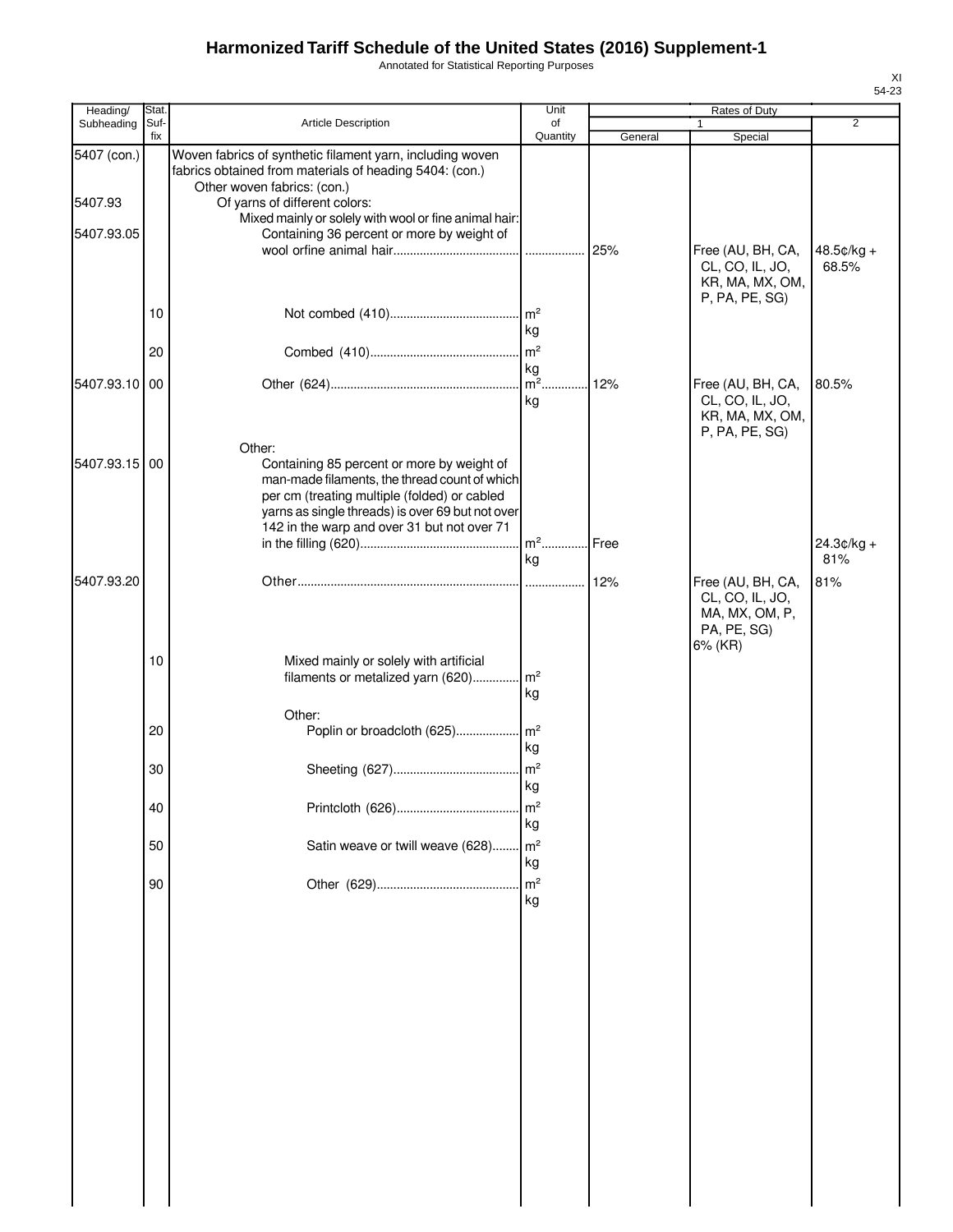Annotated for Statistical Reporting Purposes

| Heading/      | Stat.       |                                                                                                                      | Unit                  |         | <b>Rates of Duty</b>                                 |                        |
|---------------|-------------|----------------------------------------------------------------------------------------------------------------------|-----------------------|---------|------------------------------------------------------|------------------------|
| Subheading    | Suf-<br>fix | Article Description                                                                                                  | of<br>Quantity        | General | 1<br>Special                                         | $\overline{2}$         |
| 5407 (con.)   |             | Woven fabrics of synthetic filament yarn, including woven<br>fabrics obtained from materials of heading 5404: (con.) |                       |         |                                                      |                        |
| 5407.94       |             | Other woven fabrics: (con.)<br>Printed:                                                                              |                       |         |                                                      |                        |
| 5407.94.05    |             | Mixed mainly or solely with wool or fine animal hair:<br>Containing 36 percent or more by weight of                  |                       |         |                                                      |                        |
|               |             |                                                                                                                      |                       | Free    |                                                      | $48.5$ ¢/kg +<br>68.5% |
|               | 10          |                                                                                                                      | m <sup>2</sup><br>kg  |         |                                                      |                        |
|               | 20          |                                                                                                                      | m <sup>2</sup>        |         |                                                      |                        |
| 5407.94.10 00 |             |                                                                                                                      | kg<br>$m2$ .          | 12%     | Free (AU, BH, CA,                                    | 80.5%                  |
|               |             |                                                                                                                      | kg                    |         | CL, CO, IL, JO,<br>KR, MA, MX, OM,<br>P, PA, PE, SG) |                        |
| 5407.94.20    |             |                                                                                                                      |                       | 14.9%   | Free (AU, BH, CA,                                    | 81%                    |
|               |             |                                                                                                                      |                       |         | CL, CO, IL, JO,<br>MA, MX, OM, P,<br>PA, PE, SG)     |                        |
|               | 10          | Mixed mainly or solely with artificial filaments                                                                     | m <sup>2</sup>        |         | 7.4% (KR)                                            |                        |
|               |             |                                                                                                                      | kg                    |         |                                                      |                        |
|               | 20          | Other:<br>Poplin or broadcloth (625)                                                                                 | m <sup>2</sup><br>kg  |         |                                                      |                        |
|               | 30          |                                                                                                                      | m <sup>2</sup><br>kg  |         |                                                      |                        |
|               | 40          |                                                                                                                      | m <sup>2</sup><br>kg  |         |                                                      |                        |
|               | 50          | Satin weave or twill weave (628)                                                                                     | $\mathsf{Im}^2$<br>kg |         |                                                      |                        |
|               | 90          |                                                                                                                      | m <sup>2</sup><br>kg  |         |                                                      |                        |
|               |             |                                                                                                                      |                       |         |                                                      |                        |
|               |             |                                                                                                                      |                       |         |                                                      |                        |
|               |             |                                                                                                                      |                       |         |                                                      |                        |
|               |             |                                                                                                                      |                       |         |                                                      |                        |
|               |             |                                                                                                                      |                       |         |                                                      |                        |
|               |             |                                                                                                                      |                       |         |                                                      |                        |
|               |             |                                                                                                                      |                       |         |                                                      |                        |
|               |             |                                                                                                                      |                       |         |                                                      |                        |
|               |             |                                                                                                                      |                       |         |                                                      |                        |
|               |             |                                                                                                                      |                       |         |                                                      |                        |
|               |             |                                                                                                                      |                       |         |                                                      |                        |
|               |             |                                                                                                                      |                       |         |                                                      |                        |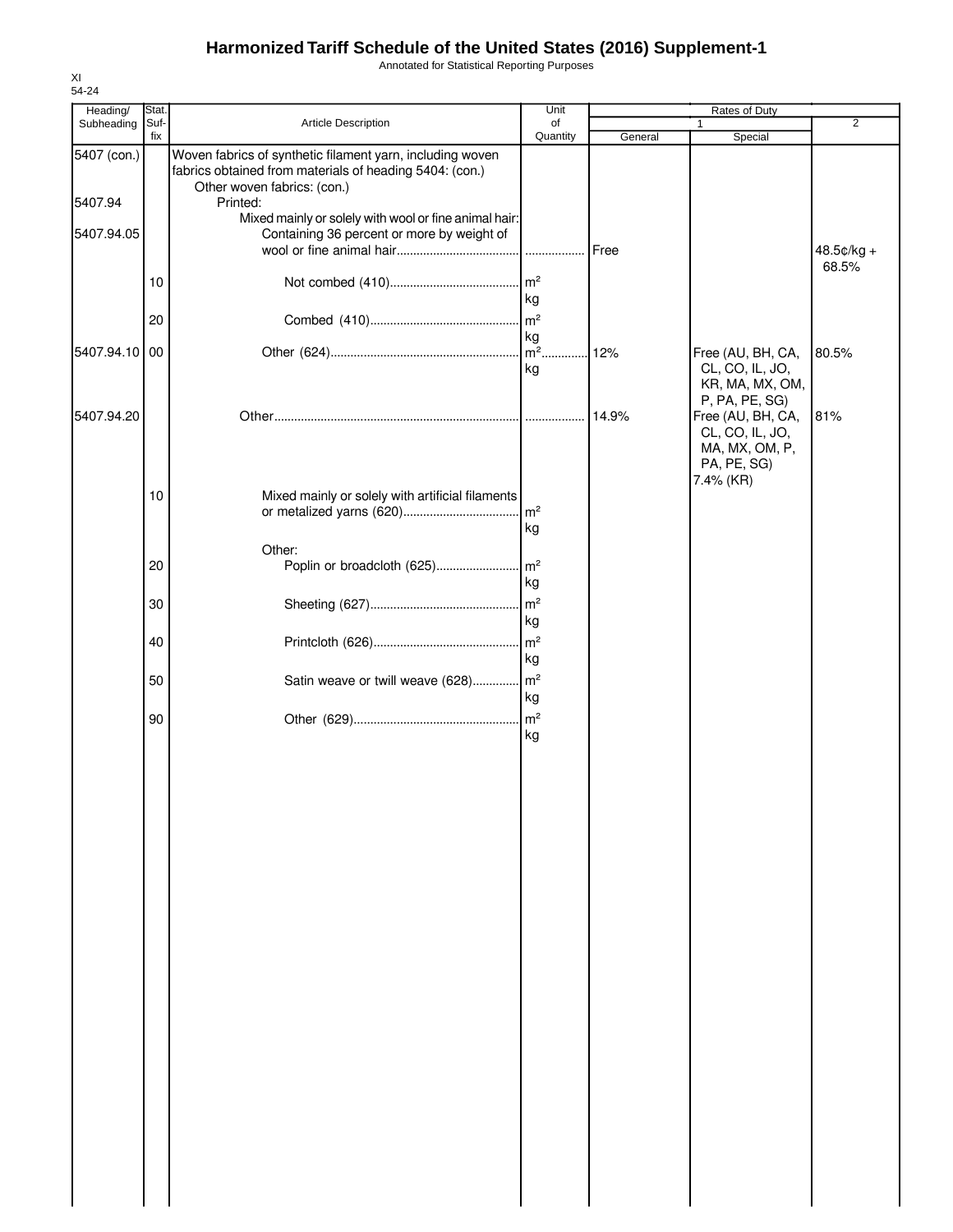Annotated for Statistical Reporting Purposes

| Heading/                 | Stat.       |                                                                                                                                                                             | Unit                 | Rates of Duty |                                                                           |                |  |
|--------------------------|-------------|-----------------------------------------------------------------------------------------------------------------------------------------------------------------------------|----------------------|---------------|---------------------------------------------------------------------------|----------------|--|
| Subheading               | Suf-<br>fix | Article Description                                                                                                                                                         | of<br>Quantity       |               | 1                                                                         | $\overline{2}$ |  |
| 5408<br>5408.10.00 00    |             | Woven fabrics of artificial filament yarn, including woven fabrics<br>obtained from materials of heading 5405:<br>Woven fabrics obtained from high tenacity yarn of viscose |                      | General       | Special                                                                   |                |  |
|                          |             |                                                                                                                                                                             | kg                   |               | Free (AU, BH, CA,<br>CL, CO, IL, JO,<br>KR, MA, MX, OM,<br>P, PA, PE, SG) | 81%            |  |
| 5408.21.00               |             | Other woven fabrics, containing 85 percent or more by<br>weight of artificial filament or strip or the like:                                                                | .                    | 14.9%         | Free (AU, BH, CA,<br>CL, CO, IL, JO,<br>KR, MA, MX, OM,<br>P, PA, PE, SG) | 81%            |  |
|                          | 30          | Weighing not more than 170 g/m <sup>2</sup> (618) m <sup>2</sup>                                                                                                            | kg                   |               |                                                                           |                |  |
|                          | 60          | Weighing more than 170 g/m <sup>2</sup> (618)                                                                                                                               | m <sup>2</sup><br>kg |               |                                                                           |                |  |
| 5408.22<br>5408.22.10 00 |             | Dyed:                                                                                                                                                                       | kg                   | 14.9%         | Free (AU, BH, CA,<br>CL, CO, IL, JO,<br>KR, MA, MX, OM,<br>P, PA, PE, SG) | 81%            |  |
| 5408.22.90               |             |                                                                                                                                                                             |                      | 14.9%         | Free (AU, BH, CA,<br>CL, CO, IL, JO,<br>KR, MA, MX, OM,<br>P, PA, PE, SG) | 81%            |  |
|                          | 30          | Weighing not more than 170 g/m <sup>2</sup> (618) m <sup>2</sup>                                                                                                            | kg                   |               |                                                                           |                |  |
|                          | 60          | Weighing more than 170 g/m <sup>2</sup> (618)                                                                                                                               | m <sup>2</sup><br>kg |               |                                                                           |                |  |
|                          |             |                                                                                                                                                                             |                      |               |                                                                           |                |  |
|                          |             |                                                                                                                                                                             |                      |               |                                                                           |                |  |
|                          |             |                                                                                                                                                                             |                      |               |                                                                           |                |  |
|                          |             |                                                                                                                                                                             |                      |               |                                                                           |                |  |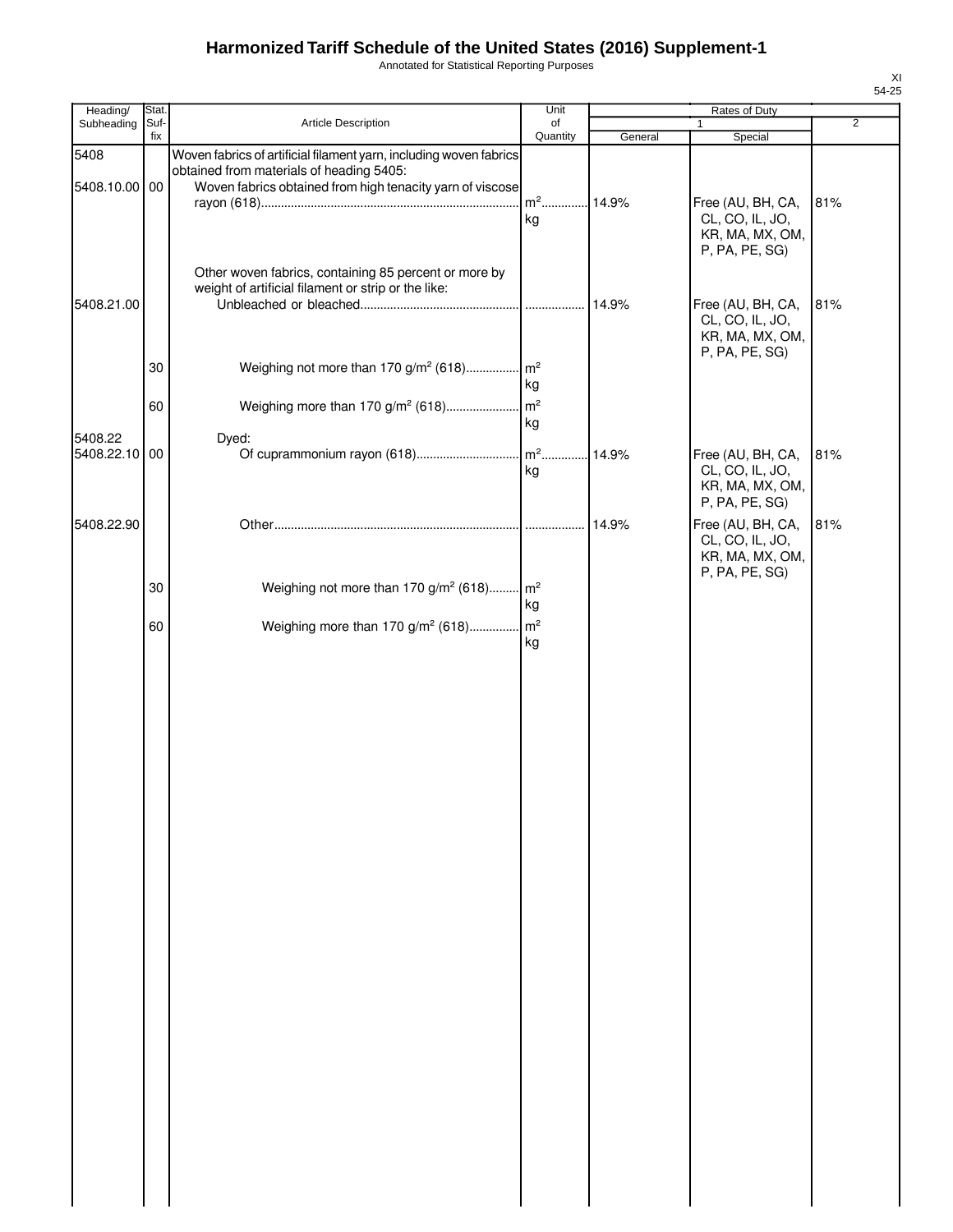Annotated for Statistical Reporting Purposes

| Heading/               | Stat.       |                                                                                                                                                                                                                                                                                                                                                                                                                                                | Unit                       |         | Rates of Duty                                                             |                     |
|------------------------|-------------|------------------------------------------------------------------------------------------------------------------------------------------------------------------------------------------------------------------------------------------------------------------------------------------------------------------------------------------------------------------------------------------------------------------------------------------------|----------------------------|---------|---------------------------------------------------------------------------|---------------------|
| Subheading             | Suf-<br>fix | <b>Article Description</b>                                                                                                                                                                                                                                                                                                                                                                                                                     | of<br>Quantity             | General | Special                                                                   | $\overline{2}$      |
| 5408 (con.)<br>5408.23 |             | Woven fabrics of artificial filament yarn, including woven fabrics<br>obtained from materials of heading 5405: (con.)<br>Other woven fabrics, containing 85 percent or more by<br>weight of artificial filament or strip or the like: (con.)<br>Of yarns of different colors:<br>The thread count of which per cm (treating multiple<br>(folded) or cabled yarns as single threads) is over<br>69 but not over 142 in the warp and over 31 but |                            |         |                                                                           |                     |
| 5408.23.11             | 00          | not over 71 in the filling:                                                                                                                                                                                                                                                                                                                                                                                                                    | kg                         |         |                                                                           | $24.3¢/kg +$<br>81% |
| 5408.23.19 00          |             |                                                                                                                                                                                                                                                                                                                                                                                                                                                | .lm2<br>kg                 | Free    |                                                                           | $24.3¢/kg +$<br>81% |
| 5408.23.21             | 00          | Other:                                                                                                                                                                                                                                                                                                                                                                                                                                         | kg                         |         | Free (AU, BH, CA,<br>CL, CO, IL, JO,<br>KR, MA, MX, OM,<br>P, PA, PE, SG) | 81%                 |
| 5408.23.29             |             |                                                                                                                                                                                                                                                                                                                                                                                                                                                |                            | 12%     | Free (AU, BH, CA,<br>CL, CO, IL, JO,<br>KR, MA, MX, OM,<br>P, PA, PE, SG) | 81%                 |
|                        | 30<br>60    | Weighing not more than 170 g/m <sup>2</sup> (618) m <sup>2</sup><br>Weighing more than 170 $g/m^2$ (618) $m^2$                                                                                                                                                                                                                                                                                                                                 | kg                         |         |                                                                           |                     |
| 5408.24                |             | Printed:                                                                                                                                                                                                                                                                                                                                                                                                                                       | kg                         |         |                                                                           |                     |
| 5408.24.10             | 00          |                                                                                                                                                                                                                                                                                                                                                                                                                                                | kg                         | .12%    | Free (AU, BH, CA,<br>CL, CO, IL, JO,<br>KR, MA, MX, OM,<br>P, PA, PE, SG) | 81%                 |
| 5408.24.90             |             |                                                                                                                                                                                                                                                                                                                                                                                                                                                |                            | 12%     | Free (AU, BH, CA,<br>CL, CO, IL, JO,<br>KR, MA, MX, OM,                   | 81%                 |
|                        | 10          | Weighing not more than 170 g/m <sup>2</sup> :                                                                                                                                                                                                                                                                                                                                                                                                  | $\text{Im}^2$              |         | P, PA, PE, SG)                                                            |                     |
|                        | 20          | Other (618)                                                                                                                                                                                                                                                                                                                                                                                                                                    | kg<br>m <sup>2</sup><br>kg |         |                                                                           |                     |
|                        | 40          | Weighing more than 170 g/m <sup>2</sup> :<br>Discharge printed (618)                                                                                                                                                                                                                                                                                                                                                                           | m <sup>2</sup><br>kg       |         |                                                                           |                     |
|                        | 50          |                                                                                                                                                                                                                                                                                                                                                                                                                                                | m <sup>2</sup><br>kg       |         |                                                                           |                     |
|                        |             |                                                                                                                                                                                                                                                                                                                                                                                                                                                |                            |         |                                                                           |                     |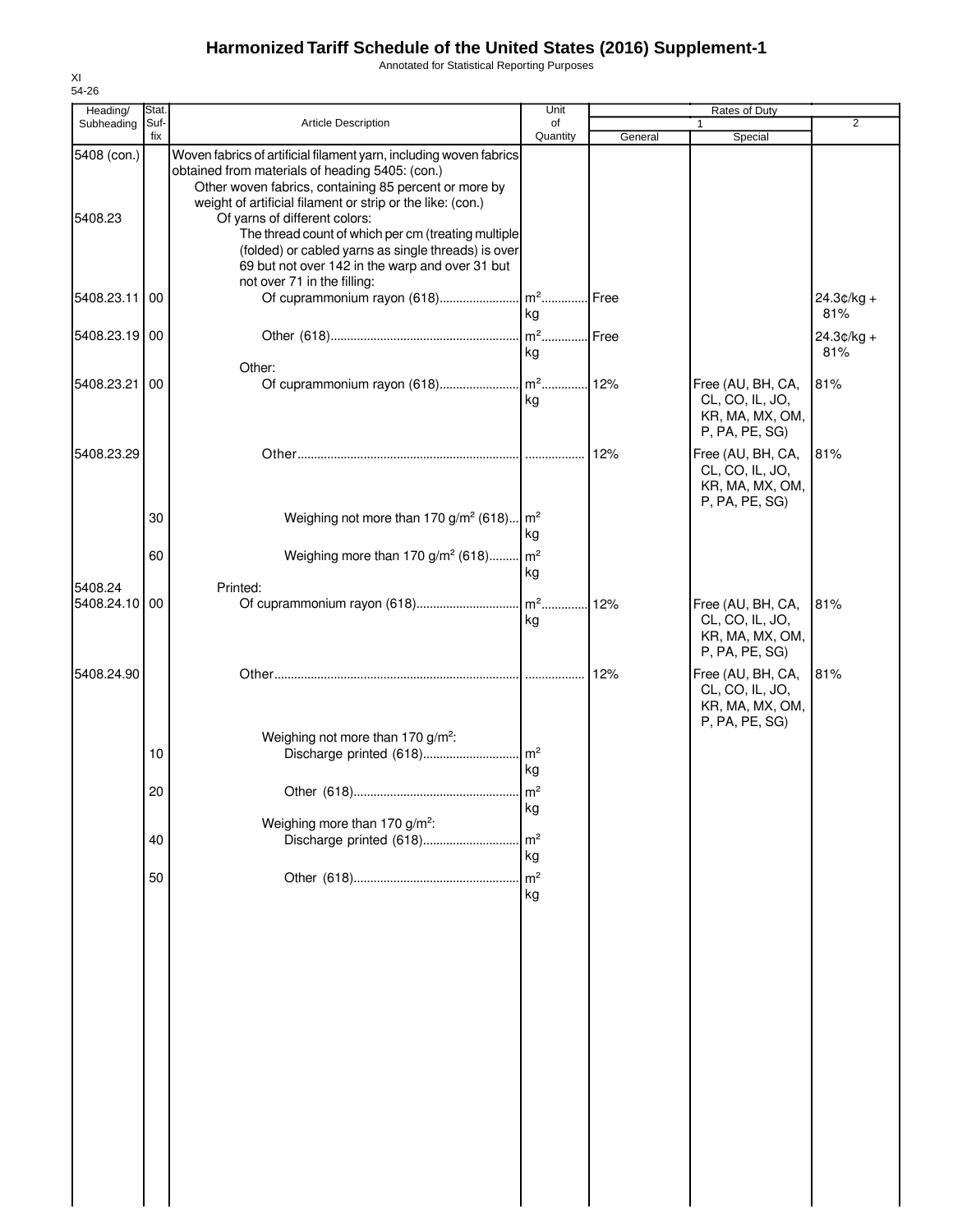Annotated for Statistical Reporting Purposes

| Heading/      | Stat. |                                                                                                     | Unit                 |         | Rates of Duty                                           |                       |
|---------------|-------|-----------------------------------------------------------------------------------------------------|----------------------|---------|---------------------------------------------------------|-----------------------|
| Subheading    | Suf-  | Article Description                                                                                 | of                   |         | 1                                                       | $\overline{2}$        |
| 5408 (con.)   | fix   | Woven fabrics of artificial filament yarn, including woven fabrics                                  | Quantity             | General | Special                                                 |                       |
|               |       | obtained from materials of heading 5405: (con.)<br>Other woven fabrics:                             |                      |         |                                                         |                       |
| 5408.31       |       | Unbleached or bleached:                                                                             |                      |         |                                                         |                       |
| 5408.31.05    |       | Mixed mainly or solely with wool or fine animal hair:<br>Containing 36 percent or more by weight of |                      |         |                                                         |                       |
|               |       |                                                                                                     | .                    | 25%     | Free (AU, BH, CA,<br>CL, CO, IL, JO,<br>KR, MA, MX, OM, | $48.5¢/kg +$<br>68.5% |
|               |       |                                                                                                     |                      |         | P, PA, PE, SG)                                          |                       |
|               | 10    |                                                                                                     | kg                   |         |                                                         |                       |
|               | 20    |                                                                                                     | m <sup>2</sup>       |         |                                                         |                       |
|               |       |                                                                                                     | kg                   |         |                                                         |                       |
| 5408.31.10 00 |       |                                                                                                     | $m^2$<br>kg          | 12%     | Free (AU, BH, CA,<br>CL, CO, IL, JO,<br>KR, MA, MX, OM, | 80.5%                 |
|               |       |                                                                                                     |                      |         | P, PA, PE, SG)                                          |                       |
| 5408.31.20    |       |                                                                                                     |                      | 14.9%   | Free (AU, BH, CA,<br>CL, CO, IL, JO,<br>KR, MA, MX, OM, | 81%                   |
|               | 10    | Mixed mainly or solely with synthetic filaments                                                     |                      |         | P, PA, PE, SG)                                          |                       |
|               |       |                                                                                                     | $\mathsf{Im}^2$      |         |                                                         |                       |
|               |       |                                                                                                     | kg                   |         |                                                         |                       |
|               | 20    | Other:<br>Poplin or broadcloth (625)                                                                | m <sup>2</sup>       |         |                                                         |                       |
|               |       |                                                                                                     | kg                   |         |                                                         |                       |
|               | 30    |                                                                                                     | $\mathsf{m}^2$       |         |                                                         |                       |
|               |       |                                                                                                     | kg                   |         |                                                         |                       |
|               | 40    |                                                                                                     | $\mathsf{m}^2$<br>kg |         |                                                         |                       |
|               | 50    | Satin weave or twill weave (628) m <sup>2</sup>                                                     |                      |         |                                                         |                       |
|               |       |                                                                                                     | kg                   |         |                                                         |                       |
|               | 90    |                                                                                                     | m <sup>2</sup>       |         |                                                         |                       |
|               |       |                                                                                                     | kg                   |         |                                                         |                       |
|               |       |                                                                                                     |                      |         |                                                         |                       |
|               |       |                                                                                                     |                      |         |                                                         |                       |
|               |       |                                                                                                     |                      |         |                                                         |                       |
|               |       |                                                                                                     |                      |         |                                                         |                       |
|               |       |                                                                                                     |                      |         |                                                         |                       |
|               |       |                                                                                                     |                      |         |                                                         |                       |
|               |       |                                                                                                     |                      |         |                                                         |                       |
|               |       |                                                                                                     |                      |         |                                                         |                       |
|               |       |                                                                                                     |                      |         |                                                         |                       |
|               |       |                                                                                                     |                      |         |                                                         |                       |
|               |       |                                                                                                     |                      |         |                                                         |                       |
|               |       |                                                                                                     |                      |         |                                                         |                       |
|               |       |                                                                                                     |                      |         |                                                         |                       |
|               |       |                                                                                                     |                      |         |                                                         |                       |
|               |       |                                                                                                     |                      |         |                                                         |                       |
|               |       |                                                                                                     |                      |         |                                                         |                       |
|               |       |                                                                                                     |                      |         |                                                         |                       |
|               |       |                                                                                                     |                      |         |                                                         |                       |
|               |       |                                                                                                     |                      |         |                                                         |                       |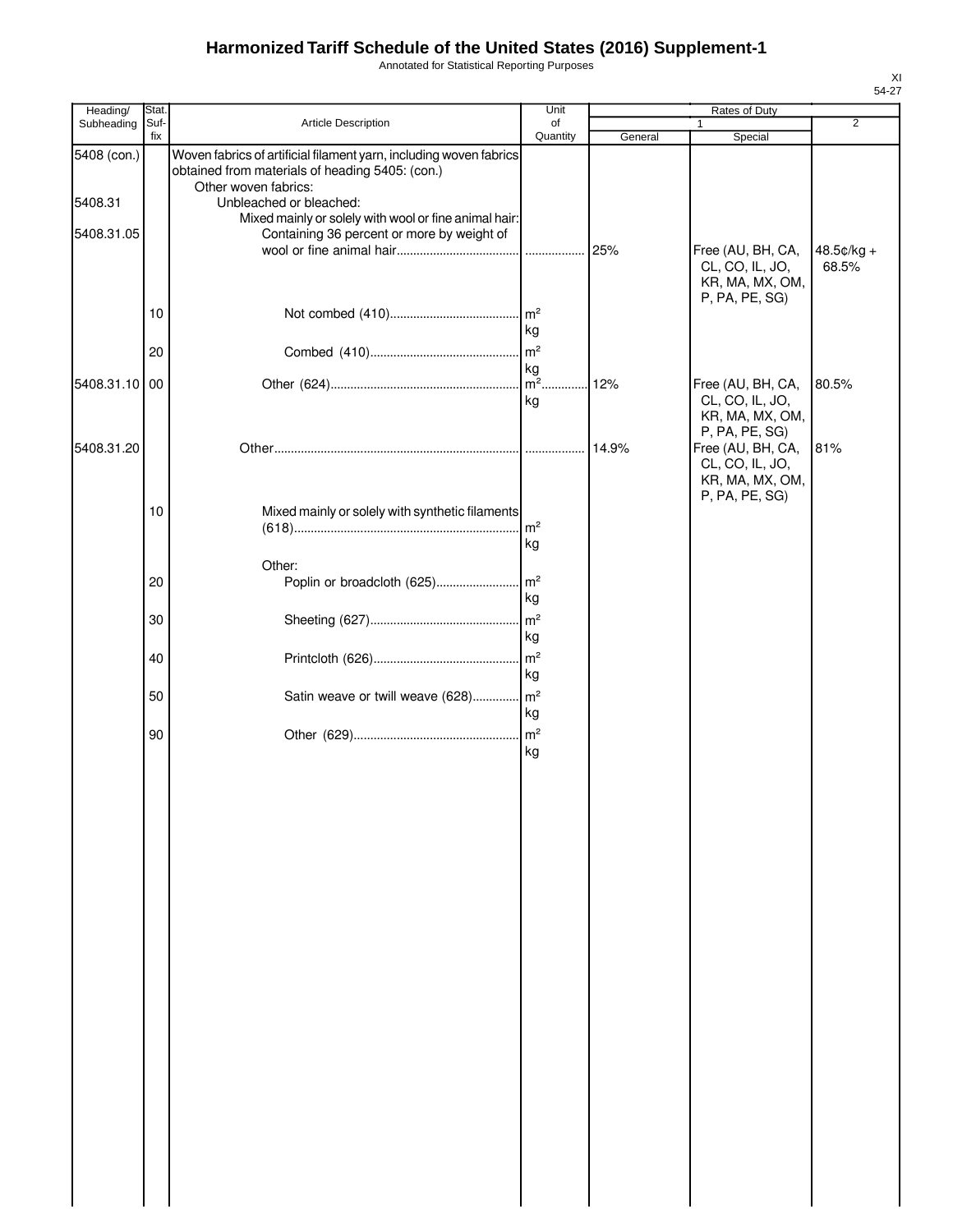Annotated for Statistical Reporting Purposes

| Heading/      | Stat.       |                                                                                                                                                      | Unit                  |         | Rates of Duty                                                             |                     |
|---------------|-------------|------------------------------------------------------------------------------------------------------------------------------------------------------|-----------------------|---------|---------------------------------------------------------------------------|---------------------|
| Subheading    | Suf-<br>fix | Article Description                                                                                                                                  | of<br>Quantity        | General | Special                                                                   | 2                   |
| 5408 (con.)   |             | Woven fabrics of artificial filament yarn, including woven fabrics<br>obtained from materials of heading 5405: (con.)<br>Other woven fabrics: (con.) |                       |         |                                                                           |                     |
| 5408.32       |             | Dyed:<br>Mixed mainly or solely with wool or fine animal hair:                                                                                       |                       |         |                                                                           |                     |
| 5408.32.05    |             | Containing 36 percent or more by weight of                                                                                                           |                       | 19.7%   | Free (AU, BH, CA,<br>CL, CO, IL, JO,                                      | 48.5¢/kg +<br>68.5% |
|               | 10          |                                                                                                                                                      |                       |         | KR, MA, MX, OM,<br>P, PA, PE, SG)                                         |                     |
|               | 20          |                                                                                                                                                      | kg<br>$\mathsf{Im}^2$ |         |                                                                           |                     |
| 5408.32.10 00 |             |                                                                                                                                                      | kg<br>$\mathsf{m}^2$  | .12%    | Free (AU, BH, CA,                                                         | 80.5%               |
|               |             |                                                                                                                                                      | kg                    |         | CL, CO, IL, JO,<br>KR, MA, MX, OM,<br>P, PA, PE, SG)                      |                     |
| 5408.32.30 00 |             | Other:<br>Containing 30 percent or more by weight of<br>silk or silk waste, valued over \$33 per kg                                                  |                       |         |                                                                           |                     |
|               |             |                                                                                                                                                      | $m^2$<br>kg           | 6.9%    | Free (AU, BH, CA,<br>CL, CO, IL, JO,<br>KR, MA, MX, OM,<br>P, PA, PE, SG) | 80%                 |
| 5408.32.90    |             |                                                                                                                                                      |                       | 15%     | Free (AU, BH, CA,<br>CL, CO, IL, JO,<br>KR, MA, MX, OM,<br>P, PA, PE, SG) | 81%                 |
|               | 10          | Mixed mainly or solely with synthetic                                                                                                                | $\mathsf{Im}^2$<br>kg |         |                                                                           |                     |
|               | 20          | Other:                                                                                                                                               | kg                    |         |                                                                           |                     |
|               | 30          |                                                                                                                                                      | $\mathsf{Im}^2$<br>kg |         |                                                                           |                     |
|               | 40          |                                                                                                                                                      | kg                    |         |                                                                           |                     |
|               | 50          | Satin weave or twill weave (628)                                                                                                                     | $\mathsf{m}^2$<br>kg  |         |                                                                           |                     |
|               | 90          |                                                                                                                                                      | m <sup>2</sup><br>kg  |         |                                                                           |                     |
|               |             |                                                                                                                                                      |                       |         |                                                                           |                     |
|               |             |                                                                                                                                                      |                       |         |                                                                           |                     |
|               |             |                                                                                                                                                      |                       |         |                                                                           |                     |
|               |             |                                                                                                                                                      |                       |         |                                                                           |                     |
|               |             |                                                                                                                                                      |                       |         |                                                                           |                     |
|               |             |                                                                                                                                                      |                       |         |                                                                           |                     |
|               |             |                                                                                                                                                      |                       |         |                                                                           |                     |
|               |             |                                                                                                                                                      |                       |         |                                                                           |                     |

XI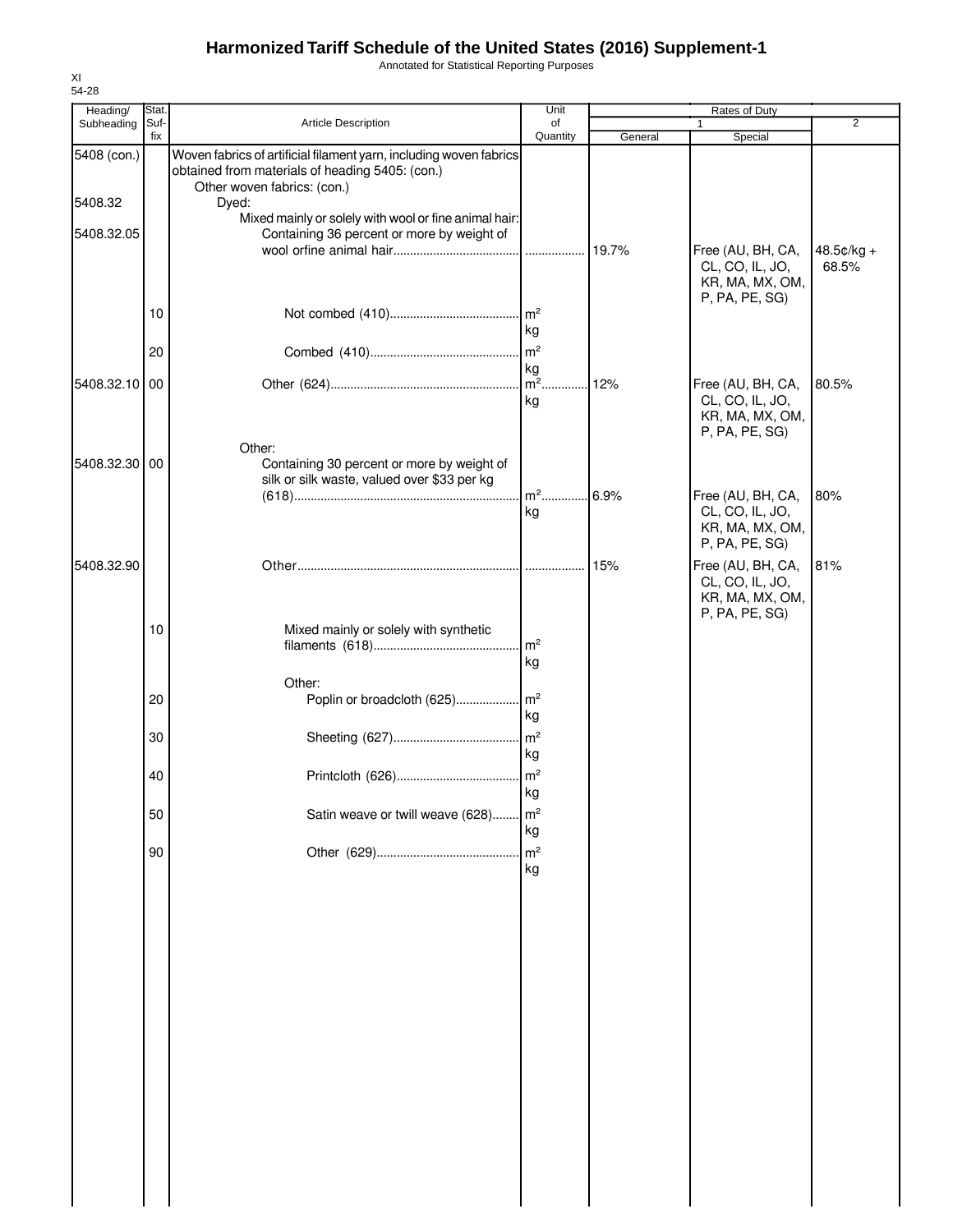Annotated for Statistical Reporting Purposes

| Heading/      | Stat.       |                                                                                                                                                       | Unit                 |                       | Rates of Duty                                                             |                       |
|---------------|-------------|-------------------------------------------------------------------------------------------------------------------------------------------------------|----------------------|-----------------------|---------------------------------------------------------------------------|-----------------------|
| Subheading    | Suf-<br>fix | <b>Article Description</b>                                                                                                                            | of<br>Quantity       | General               | Special                                                                   | $\overline{2}$        |
| 5408 (con.)   |             | Woven fabrics of artificial filament yarn, including woven fabrics<br>obtained from materials of heading 5405: (con.)                                 |                      |                       |                                                                           |                       |
| 5408.33       |             | Other woven fabrics: (con.)<br>Of yarns of different colors:                                                                                          |                      |                       |                                                                           |                       |
|               |             | Mixed mainly or solely with wool or fine animal hair:                                                                                                 |                      |                       |                                                                           |                       |
| 5408.33.05    |             | Containing 36 percent or more by weight of                                                                                                            |                      |                       |                                                                           |                       |
|               |             |                                                                                                                                                       |                      | 19.6%                 | Free (AU, BH, CA,<br>CL, CO, IL, JO,<br>KR, MA, MX, OM,<br>P, PA, PE, SG) | $48.5¢/kg +$<br>68.5% |
|               | 10          |                                                                                                                                                       | $\mathsf{Im}^2$      |                       |                                                                           |                       |
|               |             |                                                                                                                                                       | kg                   |                       |                                                                           |                       |
|               | 20          |                                                                                                                                                       | m <sup>2</sup><br>kg |                       |                                                                           |                       |
| 5408.33.10    | 00          |                                                                                                                                                       | $m2$ .               | 12%                   | Free (AU, BH, CA,                                                         | 80.5%                 |
|               |             |                                                                                                                                                       | kg                   |                       | CL, CO, IL, JO,<br>KR, MA, MX, OM,<br>P, PA, PE, SG)                      |                       |
| 5408.33.15 00 |             | Other:<br>Containing 85 percent or more by weight of<br>man-made filaments, the thread count of which<br>per cm (treating multiple (folded) or cabled |                      |                       |                                                                           |                       |
|               |             | yarns as single threads) is over 69 but not over                                                                                                      |                      |                       |                                                                           |                       |
|               |             | 142 in the warp and over 31 but not over 71                                                                                                           | m <sup>2</sup>       |                       |                                                                           |                       |
|               |             |                                                                                                                                                       | kg                   | $12.3¢/kg +$<br>11.4% | Free (AU, BH, CA,<br>CL, CO, IL, JO,<br>KR, MA, MX, OM,<br>P, PA, PE, SG) | $24.3¢/kg +$<br>81%   |
| 5408.33.30    | 00          | Containing 30 percent or more by weight of                                                                                                            |                      |                       |                                                                           |                       |
|               |             | silk or silk waste, valued over \$33 per kg                                                                                                           | $m2$                 | 6.9%                  | Free (AU, BH, CA,                                                         | 80%                   |
|               |             |                                                                                                                                                       | kg                   |                       | CL, CO, IL, JO,<br>KR, MA, MX, OM,<br>P, PA, PE, SG)                      |                       |
| 5408.33.90    |             |                                                                                                                                                       | .                    | 12%                   | Free (AU, BH, CA,<br>CL, CO, IL, JO,<br>KR, MA, MX, OM,<br>P, PA, PE, SG) | 81%                   |
|               | 10          | Mixed mainly or solely with synthetic                                                                                                                 |                      |                       |                                                                           |                       |
|               |             | filaments or metalized yarn (618)                                                                                                                     | m <sup>2</sup>       |                       |                                                                           |                       |
|               |             |                                                                                                                                                       | kg                   |                       |                                                                           |                       |
|               | 20          | Other:<br>Poplin or broadcloth (625)                                                                                                                  | m <sup>2</sup>       |                       |                                                                           |                       |
|               |             |                                                                                                                                                       | kg                   |                       |                                                                           |                       |
|               | 30          |                                                                                                                                                       | m <sup>2</sup>       |                       |                                                                           |                       |
|               |             |                                                                                                                                                       | kg                   |                       |                                                                           |                       |
|               | 40          |                                                                                                                                                       | m <sup>2</sup>       |                       |                                                                           |                       |
|               |             |                                                                                                                                                       | kg                   |                       |                                                                           |                       |
|               | 50          | Satin weave or twill weave (628)                                                                                                                      | m <sup>2</sup>       |                       |                                                                           |                       |
|               |             |                                                                                                                                                       | kg                   |                       |                                                                           |                       |
|               | 90          |                                                                                                                                                       | m <sup>2</sup>       |                       |                                                                           |                       |
|               |             |                                                                                                                                                       | kg                   |                       |                                                                           |                       |
|               |             |                                                                                                                                                       |                      |                       |                                                                           |                       |
|               |             |                                                                                                                                                       |                      |                       |                                                                           |                       |
|               |             |                                                                                                                                                       |                      |                       |                                                                           |                       |
|               |             |                                                                                                                                                       |                      |                       |                                                                           |                       |
|               |             |                                                                                                                                                       |                      |                       |                                                                           |                       |
|               |             |                                                                                                                                                       |                      |                       |                                                                           |                       |
|               |             |                                                                                                                                                       |                      |                       |                                                                           |                       |
|               |             |                                                                                                                                                       |                      |                       |                                                                           |                       |